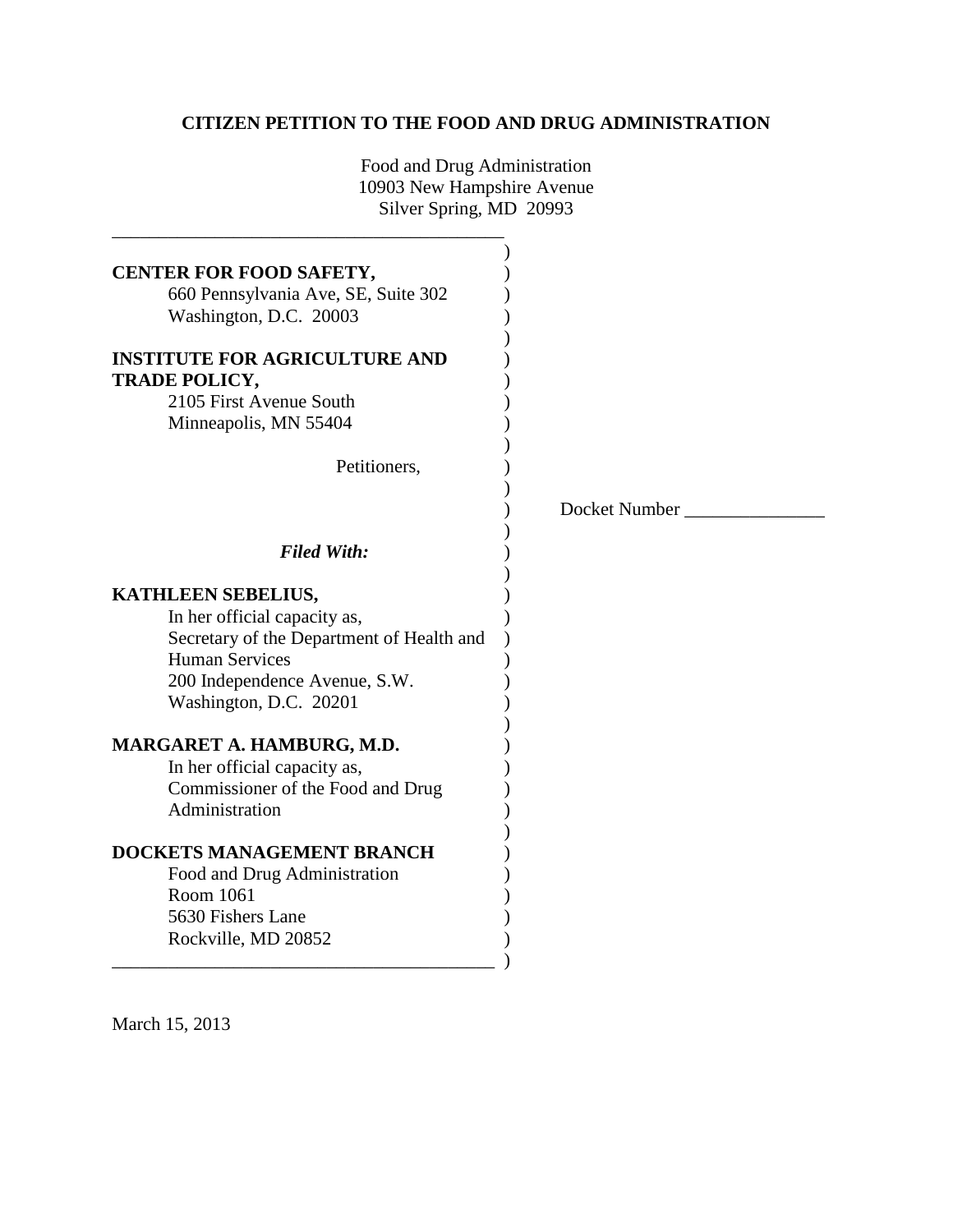# *CITIZEN PETITION TO PROHIBIT OR ENJOIN THE USE OF ANTIBIOTICS IN THE PRODUCTION OF DISTILLERS GRAINS SOLD AS ANIMAL FEED FOR FOOD-PRODUCING ANIMALS*

# **TABLE OF CONTENTS**

<span id="page-1-0"></span>

| $\mathbf{I}$ . |                                                                                                                                                                 |
|----------------|-----------------------------------------------------------------------------------------------------------------------------------------------------------------|
| II.            | ALL TESTS CONFIRM ANTIBIOTICS ARE PRESENT IN DISTILLERS                                                                                                         |
| A.             | FDA Testing Confirms Antibiotics Are Present in Distillers Grains.  8                                                                                           |
| <b>B.</b>      | IATP Reports Confirm Antibiotics Are Present in Distillers Grains 10                                                                                            |
| III.           | FDA RECOGNIZES ANTIBIOTIC RESISTANCE AS A PUBLIC HEALTH                                                                                                         |
| IV.            | ALTERNATIVES TO ANTIBIOTICS EXIST FOR ETHANOL PRODUCERS 15                                                                                                      |
| V.             | ETHANOL INDUSTRY EXPLOSION MEANS INCREASED ANTIBIOTIC                                                                                                           |
| VI.            | FDA'S CURRENT APPROACH DOES NOT PROTECT PUBLIC HEALTH<br>OR THE ENVIRONMENT AND PERMITS PHARMACEUTICAL<br>MANUFACTURERS AND ETHANOL PRODUCERS TO SKIRT THE LAW; |
| A.             |                                                                                                                                                                 |
| <b>B.</b>      |                                                                                                                                                                 |
|                |                                                                                                                                                                 |
| I.             | FDA MUST PROMULGATE REGULATIONS PROHIBITING AND<br>ENJOINING ANTIBIOTIC USE IN DISTILLERS GRAINS FOR FOOD-                                                      |
| A.             | FDA Has the Authority to Prohibit Antibiotics in Animal Feed for Food-                                                                                          |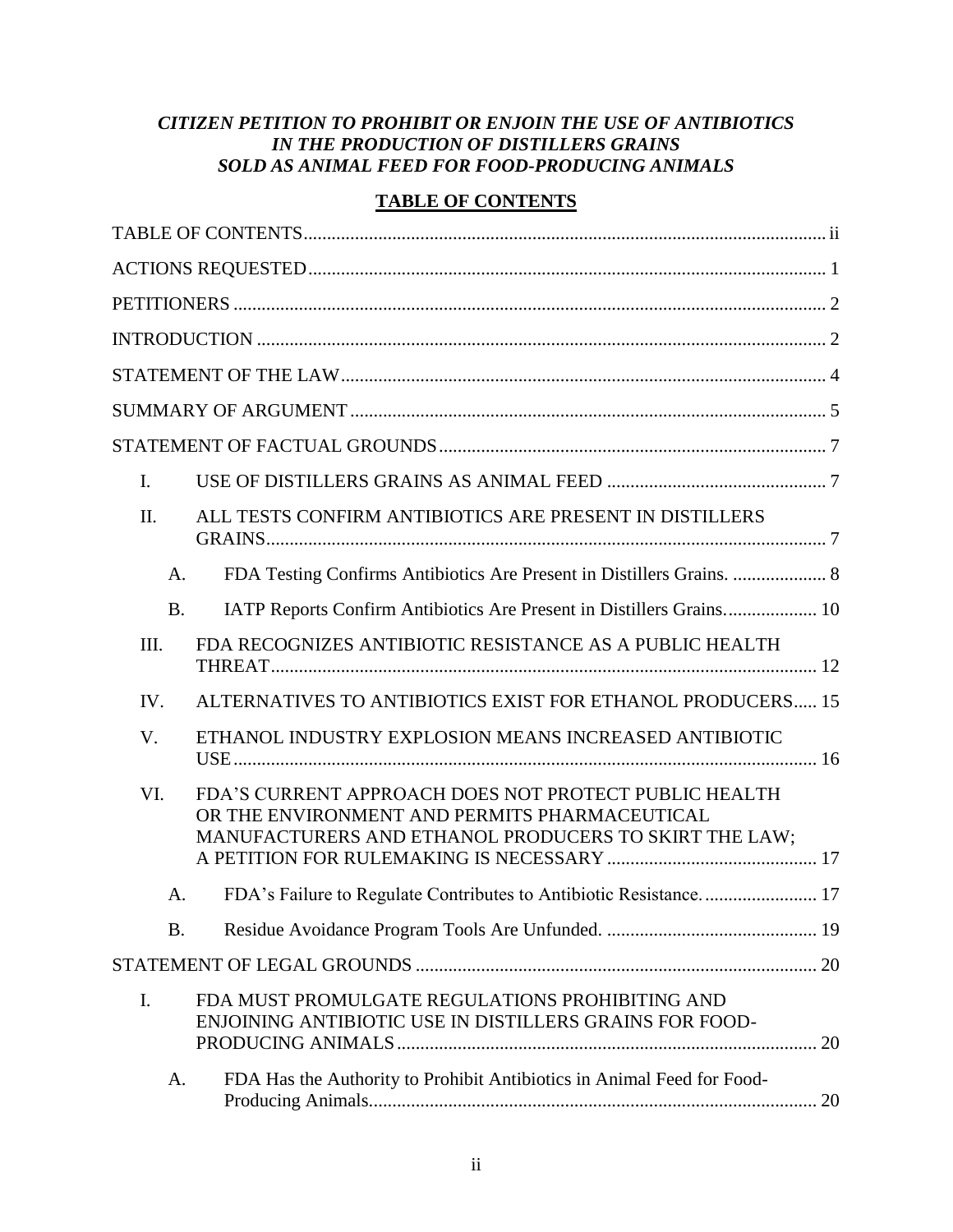| <b>B.</b> | Distillers Grains Produced with Antibiotics Are Adulterated Under the FFDCA                                                                                |  |
|-----------|------------------------------------------------------------------------------------------------------------------------------------------------------------|--|
| C.        | FDA-Approved Uses of Medically Important Antibiotics Do Not Include The<br>Byproducts of Industrial Fuel Production, Thus DGS Are Impermissible and        |  |
| D.        | Due to Problem of Antibiotic Resistance, FDA's Failure to Initiate Rulemaking<br>Prohibiting Antibiotics in Distillers Grains, or to Take Other Action, is |  |
| Ε.        | Examples of How Failure to Act Under the FFDCA, or Issue Regulations<br>Prohibiting Antibiotics in Distillers Grains Is Contrary to FDA's Own              |  |
| II.       | ALTERNATIVELY, ANTIBIOTICS IN DISTILLERS GRAINS PRODUCTION                                                                                                 |  |
|           |                                                                                                                                                            |  |
|           |                                                                                                                                                            |  |
|           |                                                                                                                                                            |  |
|           |                                                                                                                                                            |  |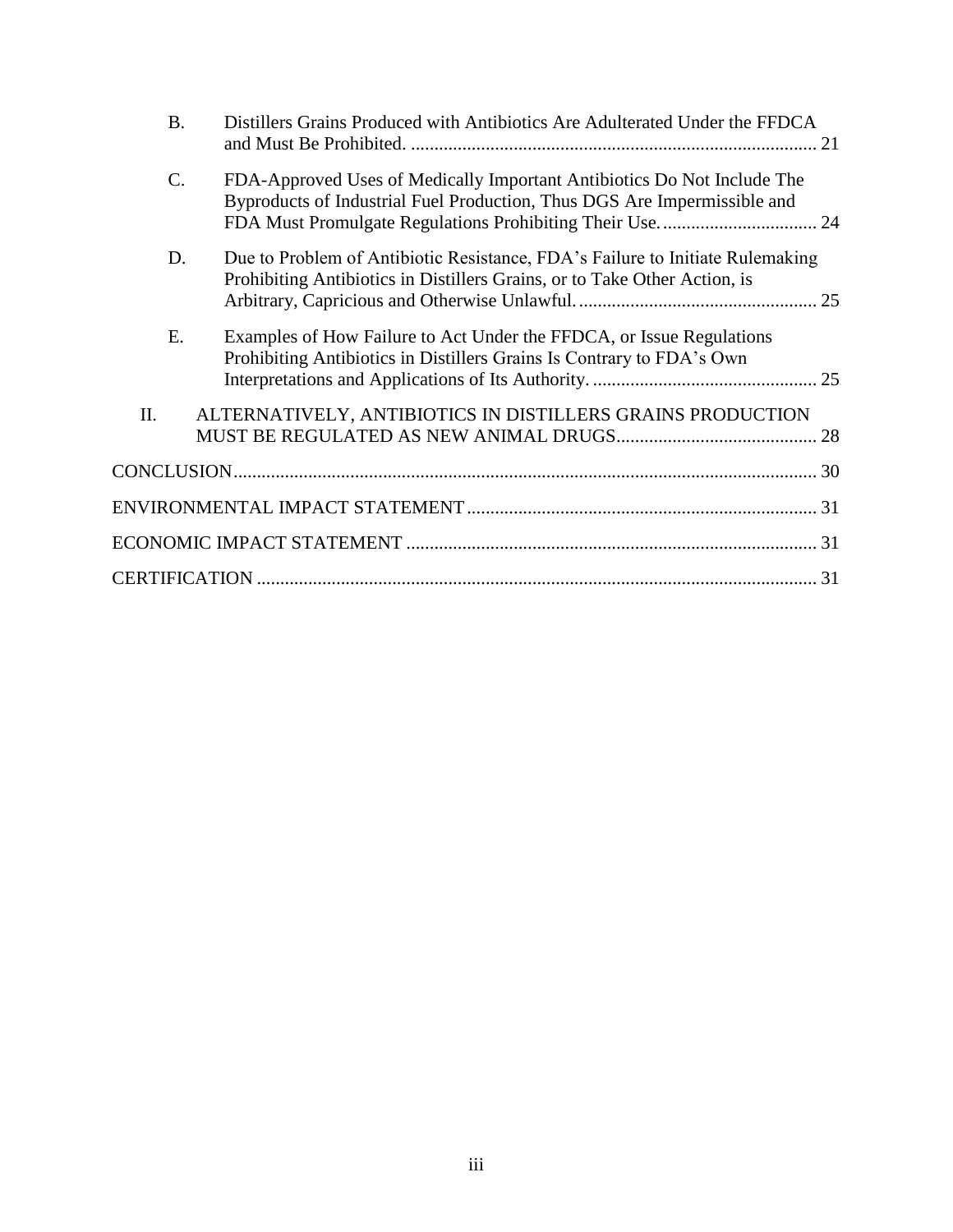# *CITIZEN PETITION TO PROHIBIT OR ENJOIN THE USE OF ANTIBIOTICS IN THE PRODUCTION OF DISTILLERS GRAINS SOLD AS ANIMAL FEED FOR FOOD-PRODUCING ANIMALS*

## **ACTIONS REQUESTED**

<span id="page-3-0"></span>Pursuant to the right to petition the government clause contained in the First Amendment of the United States Constitution,<sup>1</sup> the Administrative Procedure Act  $(APA)$ ,<sup>2</sup> and the Food and Drug Administration's (FDA) implementing regulations,<sup>3</sup> Petitioners submit this combined citizen petition<sup>4</sup> (the Petition or Citizen Petition) for rulemaking and collateral relief under the authority of 21 U.S.C. § 360b of the Federal Food, Drug, and Cosmetic Act (FFDCA or the Act), the APA 5 U.S.C. § 553(e), and 21 C.F.R. §§ 10.20 and 10.30 to request the Commissioner of FDA to undertake the following actions under the FFDCA pursuant to sections 21 U.S.C. § 342, 5 U.S.C. § 553(e), and 21 C.F.R. § 10.20:

- I. Immediately prohibit and enjoin the use of antibiotics in the manufacture of distillers grains with solubles (DGS or distillers grains) sold as animal feed for food-producing animals as adulterated under the FFDCA. Petitioners request that FDA promulgate regulations prohibiting such use. Such regulations shall state that the "use of antibiotics in ethanol production where any distillers grains byproducts may be fed to food-producing animals is hereby prohibited without exception."
- II. Or, in the alternative:
	- A. With respect to FFDCA's new animal drugs provisions, that FDA promulgate regulations to:
		- i. Immediately deem antibiotics sold by pharmaceutical manufacturers to ethanol producers for DGS production as new animal drugs and

<sup>&</sup>lt;sup>1</sup> "Congress shall make no law  $\ldots$  abridging  $\ldots$  the right of the people  $\ldots$  to petition the Government for a redress of grievances." U.S. CONST. amend. I. The right to "petition for a redress of grievances [is] among the most precious of the liberties safeguarded by the Bill of Rights." *United Mine Workers of Am. Dist. 12 v. Ill. State Bar Ass'n*, 389 U.S. 217, 222 (1967). It shares the "preferred place" accorded in our system of government to the First Amendment freedoms, and has "a sanctity and a sanction not permitting dubious intrusions." *Thomas v. Collins*, 323 U.S. 516, 530 (1945). "[A]ny attempt to restrict those [First Amendment] liberties must be justified by clear public interest, threatened not doubtfully or remotely, but by clear and present danger." *Id.* The Supreme Court has recognized that the right to petition is logically implicit in and fundamental to the very idea of a republican form of government. *United States v. Cruikshank*, 92 U.S. 542, 552 (1875).

 $^{2}$  5 U.S.C. § 553(e).

<sup>3</sup> 21 C.F.R. §§ 10.20, 10.30.

<sup>&</sup>lt;sup>4</sup> Petitioners Center for Food Safety and Institute for Agriculture and Trade Policy ("DGS Petitioners") refer to this citizen petition as a "combined" petition because DGS Petitioners' approach to antibiotic residues in distillers grains is two-pronged by seeking prohibition of antibiotics in DGS, alternatively regulation as a new animal drug. *See also infra* Statement of Legal Grounds § I.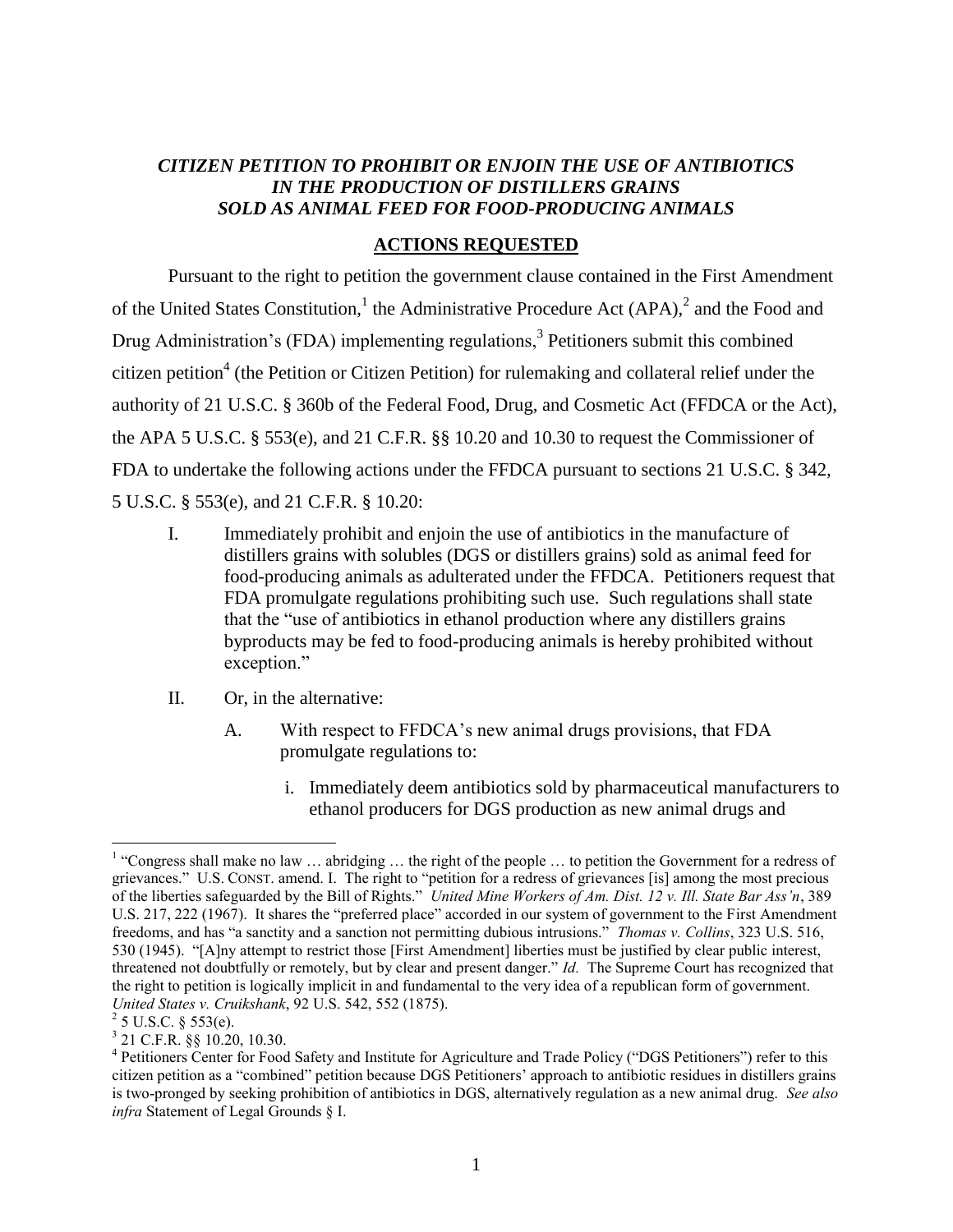therefore require drug sponsors to file new animal drug applications forthwith pursuant to 21 U.S.C. § 360b(a)(1), 21 C.F.R. § 558.3, and 21 C.F.R. § 514.1;

ii. Immediately ban the sale of antibiotics from pharmaceutical manufacturers to ethanol producers for DGS production without approved new animal drug applications.

#### **PETITIONERS**

<span id="page-4-0"></span>The **Center for Food Safety** (CFS) is a Washington, D.C. based nonprofit located at 660 Pennsylvania Avenue, S.E., Washington D.C. 20003. Established in 1997, CFS works to protect human health and the environment by curbing the proliferation of harmful food production technologies and by promoting organic and other forms of sustainable agriculture.

The **Institute for Agriculture and Trade Policy** (IATP) is a 501(c)(3) organization located at 2105 First Avenue South, Minneapolis, MN 55404. Established in 1986, IATP works locally and globally at the intersection of policy and practice to ensure fair and sustainable food, farm and trade systems.

#### **INTRODUCTION**

<span id="page-4-1"></span>In a boiled-down description, ethanol production is relatively simple. An ethanol producer grinds up a starch-like feedstock such as corn, adds warm water to make a mash, adds yeast, and then waits as the yeast ferments the starch into ethanol and carbon dioxide.<sup>5</sup> The liquid ethanol and carbon dioxide are removed from the fermentation tank and processed as fuel. A byproduct of ethanol fuel production is the leftover mash, or distillers grains (DGS), which ethanol producers typically then sell as animal feed. During ethanol production, however, fermentation tanks routinely become contaminated with bacteria. Yeast is necessary in the fermentation process to convert starch to ethanol, but bacteria can convert those same sugars to lactic or acetic acid. "If the bacteria get out of control, ethanol production yields can drop significantly, an estimated 1 to 5 percent, which is no small economic problem" for ethanol manufacturers.<sup>6</sup> To kill and control bacteria, ethanol producers use antibiotics. These antibiotics are identical, or substantially identical, to antibiotics used in human medicine, including penicillin, virginiamycin, erythromycin, tylosin, or tetracycline.<sup>7</sup> Upon completion of the

<sup>5</sup> *See, e.g.,* JULIA OLMSTEAD, INSTITUTE FOR AGRICULTURE AND TRADE POLICY, FUELING RESISTANCE? ANTIBIOTICS IN ETHANOL PRODUCTION 3 (2009) [hereinafter FUELING RESISTANCE].

<sup>6</sup> FUELING RESISTANCE, *supra* note 5, at 3.

<sup>7</sup> FUELING RESISTANCE, *supra* note 5, at 3.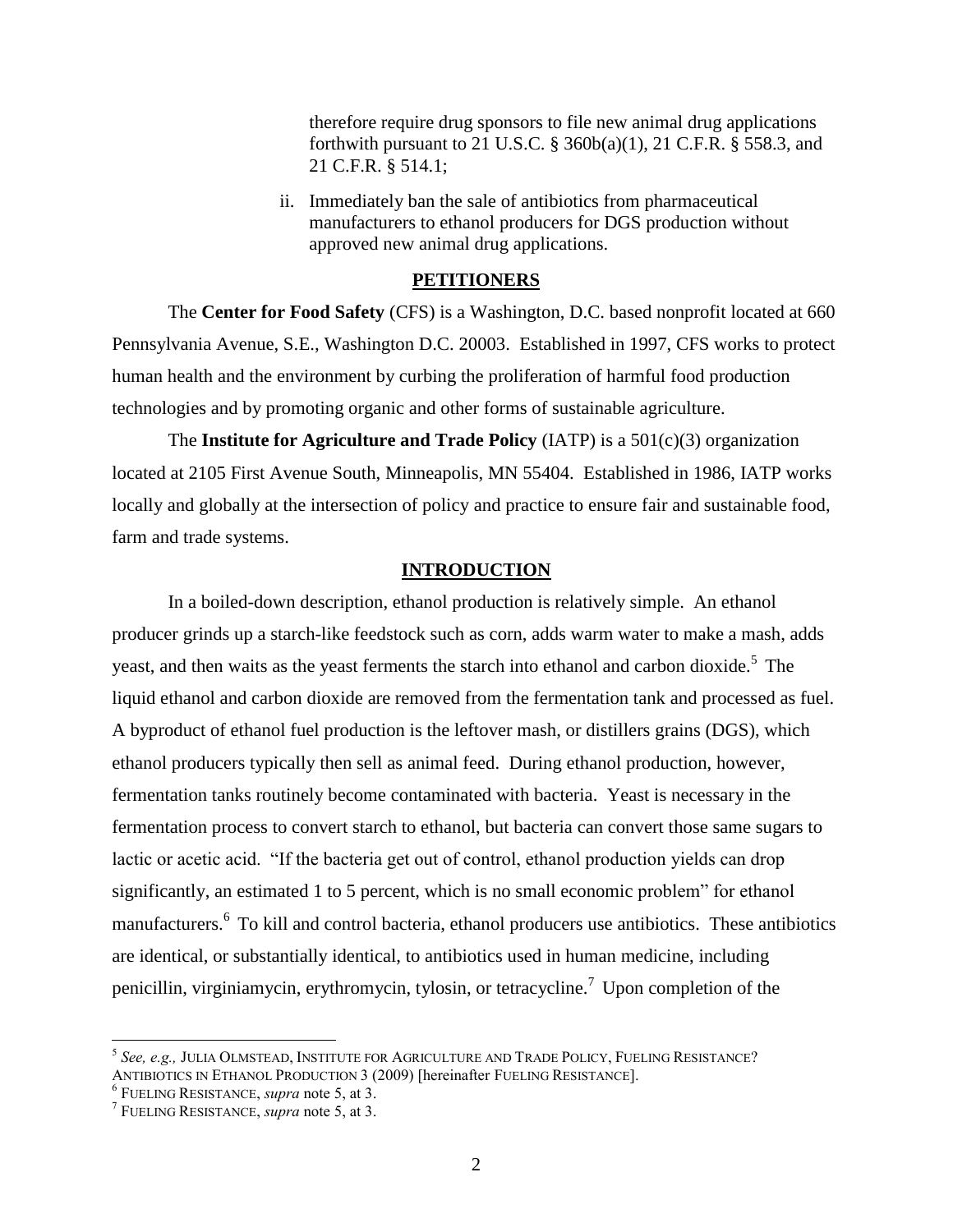fermentation process, antibiotics remain in the leftover mash, which is fed to food-producing animals such as poultry, hogs and beef and dairy cattle.

FDA studies, industry-funded studies, and nonprofit organizations' studies all confirm that distillers grains sold as animal feed contain antibiotics. Food-producing animals therefore, in addition to receiving antibiotics as additives to feed or drinking water in an amount approaching 30 million pounds annually, ${}^{8}$  also receive additional non-therapeutic doses of antibiotics through distillers grains. FDA currently does not regulate, monitor, or require reporting of this antibiotic use as required by Section 105 of the annual Animal Drug User Fee Amendments of 2008 (ADUFA) reports. $9$  Their use is thus completely at the discretion of the pharmaceutical and ethanol industries. As the sale of DGS can be fully 20% of an ethanol plant's revenue stream,<sup>10</sup> this Petition is not seeking to stop the sale of DGS to animal producers, who rely on DGS for a nutritious and cost-efficient feed; the Petition seeks simply to ensure that the DGS sold to animal producers are free of any antibiotics.

Antibiotic resistance in humans and animals already is a harmful reality, is continuing to increase, and is driven by persistent antibiotic use and overuse. FDA has recognized the problem and committed to address it, and has acknowledged that antibiotic use must be undertaken "judiciously" and eliminated where it is not appropriate or necessary.<sup>11</sup> Antibiotics are not necessary in ethanol production, and their presence in the byproduct fed to animals producing our meat, poultry, dairy and egg products for human consumption is wholly illegal under the FFDCA and the APA.

<sup>8</sup> Pew Charitable Trusts, *Record-High Antibiotic Sales for Meat and Poultry Production*, Feb. 6, 2013, http://www.pewhealth.org/other-resource/record-high-antibiotic-sales-for-meat-and-poultry-production-85899449119 (stating that livestock farms consumed a record 29.9 million pounds of antibiotics in 2011).

<sup>9</sup> *See* CTR. FOR VETERINARY MED., FDA, 2011 RETAIL MEAT REPORT: NATIONAL ANTIMICROBIAL RESISTANCE MONITORING SYSTEM 6 (2013), *available at* 

http://www.fda.gov/downloads/AnimalVeterinary/SafetyHealth/AntimicrobialResistance/NationalAntimicrobialResi stanceMonitoringSystem/UCM334834.pdf ("The primary purpose of the NARMS retail meat surveillance program is to monitor the prevalence and trends of antimicrobial resistance among foodborne isolates of *Salmonella, Campylobacter, Enterococcus* and *Escherichia coli*.").

<sup>10</sup> FUELING RESISTANCE, *supra* note 5, at 4.

<sup>&</sup>lt;sup>11</sup> See, e.g., FDA CTR. FOR VETERINARY MED., GUIDANCE FOR INDUSTRY #209: THE JUDICIOUS USE OF MEDICALLY IMPORTANT ANTIMICROBIAL DRUGS IN FOOD-PRODUCING ANIMALS 4 (2012), *available at*

http://www.fda.gov/downloads/AnimalVeterinary/GuidanceComplianceEnforcement/GuidanceforIndustry/UCM216 936.pdf ("Antimicrobial resistance, and the resulting failure of antimicrobial therapies in humans, is a mounting public health problem of global significance.") [hereinafter GUIDANCE #209]; FDA, Animal & Veterinary – FDA's Strategy on Antimicrobial Resistance – Questions and Answers,

http://www.fda.gov/AnimalVeterinary/GuidanceComplianceEnforcement/GuidanceforIndustry/ucm216939.htm (last visited Mar. 12, 2013).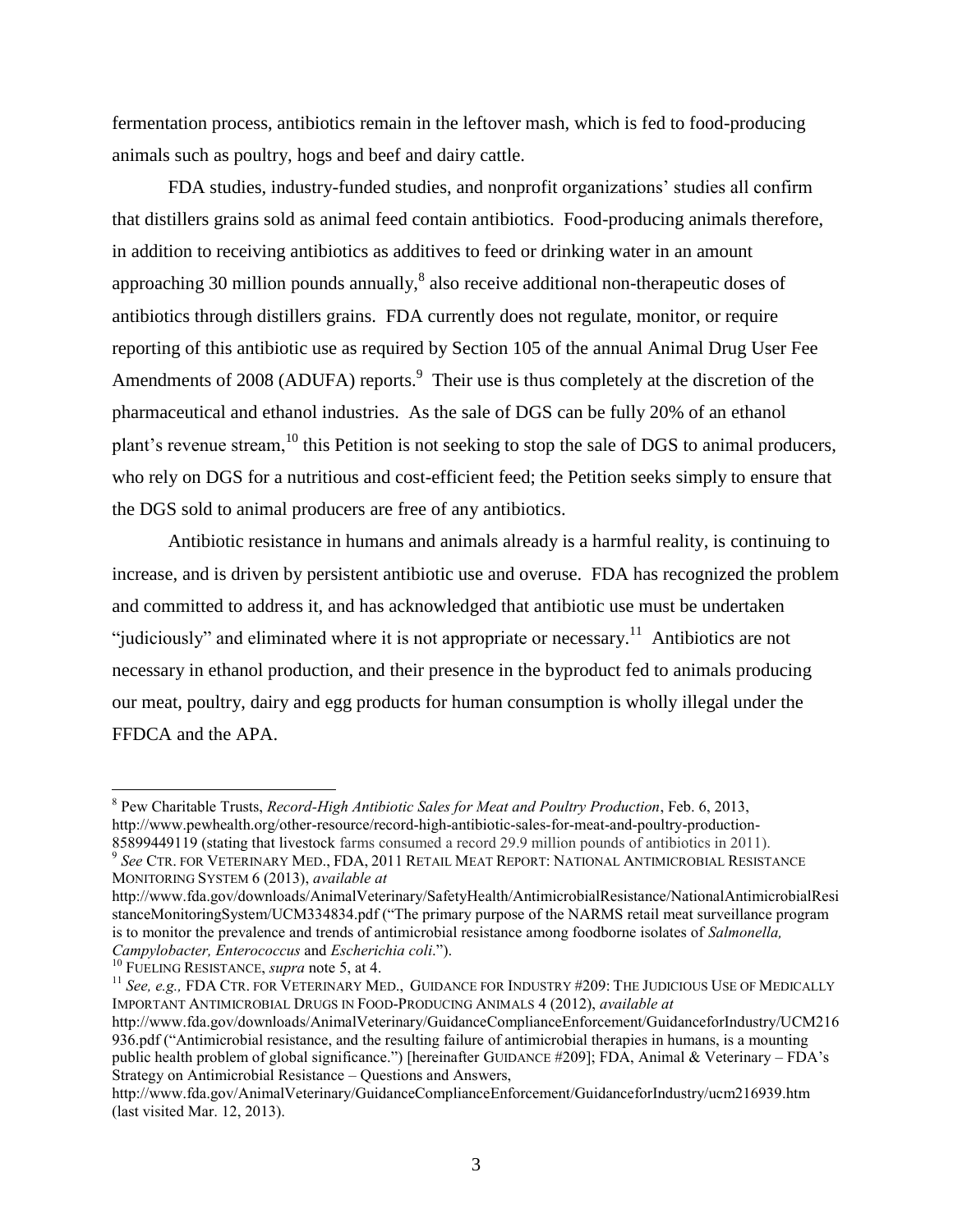This Citizen Petition submitted by the Petitioners and the undersigned signatories seeks to prohibit and enjoin the inappropriate and unnecessary use of antibiotics in the manufacture of ethanol where the byproduct is consumed by millions of food-producing animals, and requests the promulgation of regulations prohibiting such antibiotic use. Alternatively, should FDA determine it legally cannot or will not prohibit or enjoin such antibiotic use, petitioners request via this citizen petition that FDA regulate the antibiotic use by requiring new animal drug applications.

## **STATEMENT OF THE LAW**

<span id="page-6-0"></span>**Federal Food, Drug and Cosmetic Act, 21 U.S.C. § 301** *et seq.* **and relevant regulations:**  *(summarized in pertinent part)*

• The following acts and the causing thereof are prohibited under the  $FFDCA:^{12}$ 

(a) The introduction or delivery for introduction into interstate commerce of any food, drug, device, tobacco product, or cosmetic that is adulterated or misbranded.

(b) The adulteration or misbranding of any food, drug, device, tobacco product, or cosmetic in interstate commerce.

(c) The receipt in interstate commerce of any food, drug, device, tobacco product, or cosmetic that is adulterated or misbranded, and the delivery or proffered delivery thereof for pay or otherwise.

A food shall be deemed adulterated if: $^{13}$ 

(a)(1) If it bears or contains any poisonous or deleterious substance which may render it injurious to health; but in case the substance is not an added substance such food shall not be considered adulterated under this clause if the quantity of such substance in such food does not ordinarily render it injurious to health.

 $(a)(2)(A)$  if it bears or contains any added poisonous or added deleterious substance (other than a substance that is a pesticide chemical residue in or on a raw agricultural commodity or processed food, a food additive, a color additive, or a new animal drug) that is unsafe within the meaning of 21 U.S.C. § 346; or (B) if it bears or contains a pesticide chemical residue that is unsafe within the meaning of 21 U.S.C. § 346a(a); or (C) if it is or if it bears or contains (i) any food additive that is unsafe within the meaning of 21 U.S.C. § 348; or (ii) a new animal drug (or conversion product thereof) that is unsafe within the meaning of 21 U.S.C. § 360b.

l  $12$  21 U.S.C. § 331.

 $^{13}$  21 U.S.C.  $\&$  342.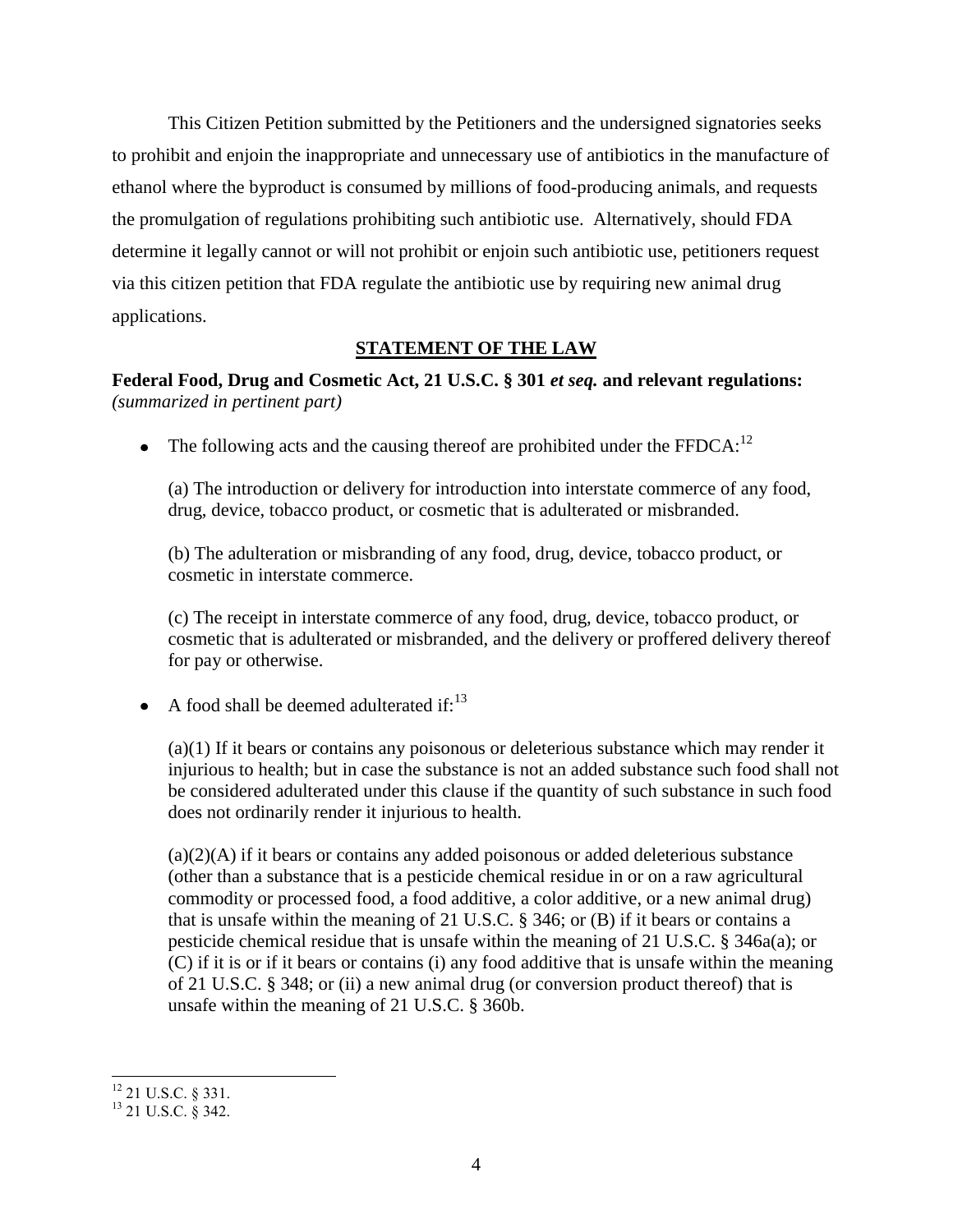- Under 21 U.S.C. § 360b(a)(1)-(3), new animal drugs, or any feed bearing or containing new animal drugs are deemed unsafe unless a new animal drug application has been approved. Removal of a new animal drug or feed containing a new animal drug shall also be deemed unsafe for such purposes in the event of removal from the establishment of a manufacturer, packer, or distributor of such drug for use in the manufacture of animal feed in any State unless at the time of such removal such manufacturer, packer, or distributor has an unrevoked written statement from the consignee of such drug, or notice from the Secretary, to the effect that, with respect to the use of such drug in animal feed, such consignee (i) holds a license issued under subsection (m) of this section and has in its possession current approved labeling for such drug in animal feed; or (ii) will, if the consignee is not a user of the drug, ship such drug only to a holder of a license issued under subsection (m) of this section.
- An interested person may petition under the FFDCA for the Commissioner to issue, amend, or revoke a regulation or order, or to take or refrain from taking any other form of administrative action.<sup>14</sup>

# **Administrative Procedure Act, 5 U.S.C. § 500** *et seq. (summarized in pertinent part)*

The APA standard applies to FDA decisions under the FFDCA. The applicable standard is whether the agency's decision was arbitrary, capricious, an abuse of discretion, or otherwise not in accordance with the law.<sup>15</sup> As the U.S. Supreme Court has stated:

> Normally, an agency rule would be arbitrary and capricious if the agency has relied on factors which Congress has not intended it to consider, entirely failed to consider an important aspect of the problem, offered an explanation for its decision that runs counter to the evidence before the agency, or is so implausible that it could not be ascribed to a difference in view or the product of agency expertise.<sup>16</sup>

- In general, agency decisions that are "inconsistent with a statutory mandate or that frustrate the congressional policy underlying a statute" are impermissible.<sup>17</sup>
- Under the APA, agencies are required to "give an interested person the right to petition for issuance, amendment, or repeal of a rule."<sup>18</sup>

## **SUMMARY OF ARGUMENT**

<span id="page-7-0"></span>Antibiotics arguably have been the most important class of medicines available to

modern man since they were first developed in the 1940s. When used for medical purposes,

 $\overline{a}$ <sup>14</sup> *See* 21 C.F.R. § 10.25.

 $15\frac{15}{5}$  U.S.C. § 706(2)(A).

<sup>16</sup> *Motor Vehicle Mfrs. Ass'n of U.S., Inc. v. State Farm Mutual Auto. Ins. Co.*, 463 U.S. 29, 43 (1983).

<sup>17</sup> *See Ocean Advocates v. U.S. Army Corps of Eng'rs*, 402 F.3d 846, 858-59 (9th Cir. 2005) (internal citation omitted).

 $^{18}$  5 U.S.C. § 553(e).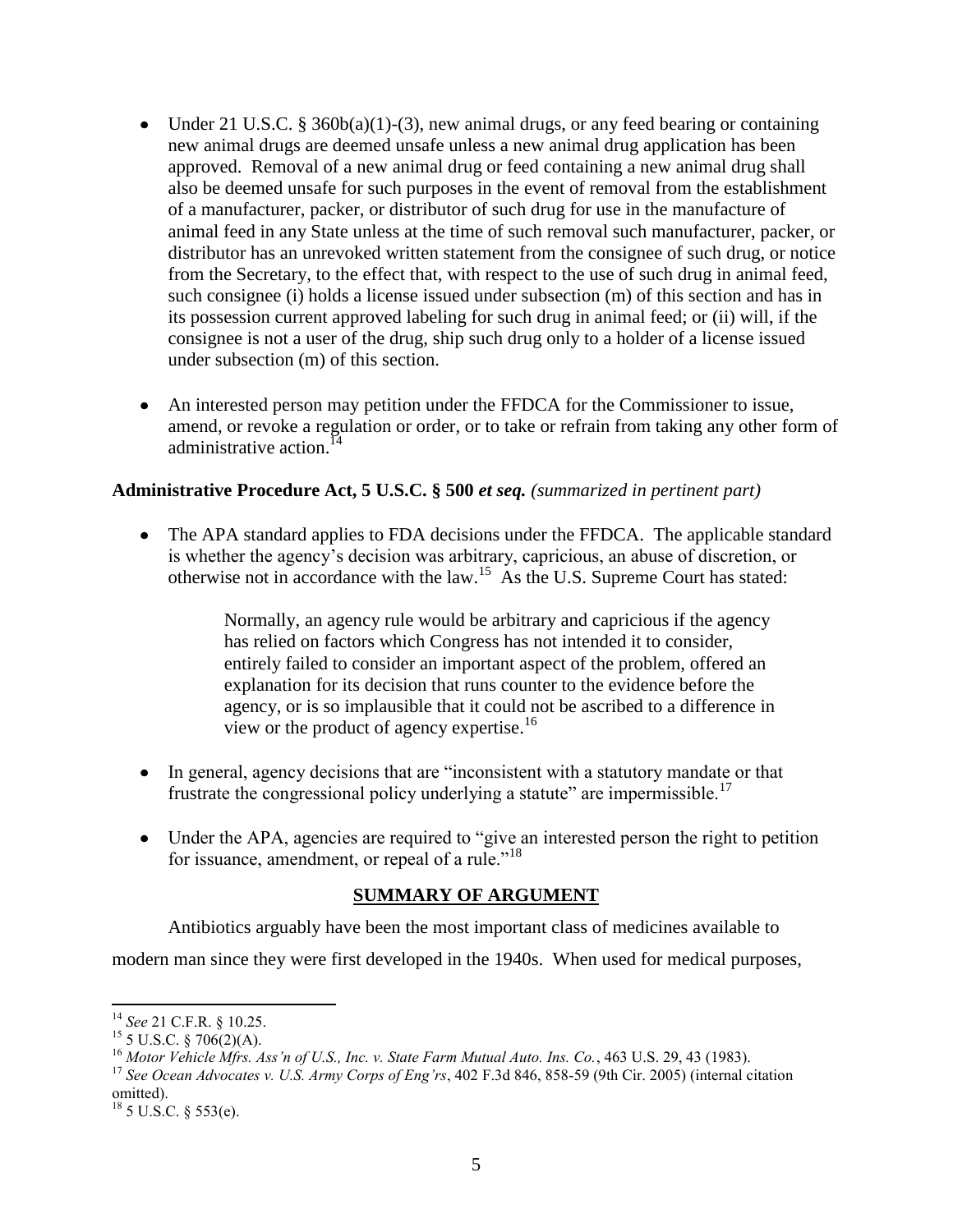antibiotics destroy and/or inhibit growth of harmful bacteria, the cause of bacterial infections in humans and animals. In some models of food animal production, antibiotics have found a secondary economic use; they can promote more rapid growth, and the more efficient conversion of feed grains to weight gain (commonly referred to as growth promotion and feed efficiency). Antibiotics for whatever purpose, however, promote the development and spread among bacteria of resistance to one or multiple antibiotics. Over time, antibiotics that might once have been used successfully to treat human or animal disease are no longer effective; substitute treatments often are more expensive, or inherently more toxic or difficult to administer. Also over time, bacteria have evolved clever apparatus for acquiring resistance to multiple antibiotics more quickly. Some bacteria are now resistant to a multitude of antibiotics and are dubbed "superbugs". Because the medical professional faced with a sick individual cannot immediately know to which antibiotics the infection is resistant, the presence of superbugs means that finding a working antibiotic can more difficult, or, ultimately, impossible. The global health implications are unparalleled, with England's Chief Medical Officer calling antimicrobial resistance a "catastrophic threat".<sup>19</sup> To be clear, that threat is sick people being left without viable or efficient treatment options for common ailments. In the U.S., FDA has recognized the importance of antibiotics in the public health sphere. It has committed to "Get Smart" about antibiotics,<sup>20</sup> and undertaken several major initiatives to address what FDA considers "to be a major health threat to the Public Health in the new millennium: the emergence of drug-resistant bacteria."<sup>21</sup>

Under the FFCDA and the APA, FDA has the legal authority and the obligation to address one aspect of this threat; by promulgating regulations to eliminate the use of antibiotics in distillers grain production so that food-producing animals do not consume additional doses of antibiotics. First, antibiotics in DGS production are not necessary or appropriate, and given the public health threats they are contrary to the FFDCA and their use must be stopped. Second, if FDA determines it legally cannot or will not prohibit antibiotics in DGS production, FDA must regulate DGS as new animal drugs. Third, in light of the vast amount of information before

<sup>&</sup>lt;sup>19</sup> Sarah Boseley, *New Wave of 'Superbugs' Poses Dire Threat, Says Chief Medical Officer*, THE GUARDIAN, Mar. 10, 2013, *available at* http://www.guardian.co.uk/society/2013/mar/11/superbugs-antibiotics-bacterial-diseasesinfections (last visited Mar. 13, 2013).

<sup>&</sup>lt;sup>20</sup> See FDA Consumer Awareness Program, Get Smart: Know When Antibiotics Work, www.cdc.gov/getsmart (last visited Mar. 12, 2013).

<sup>21</sup> *See* FDA, Drugs – Antimicrobial Resistance,

http://www.fda.gov/Drugs/DrugSafety/InformationbyDrugClass/ucm135344.htm (last visited Mar. 12, 2013).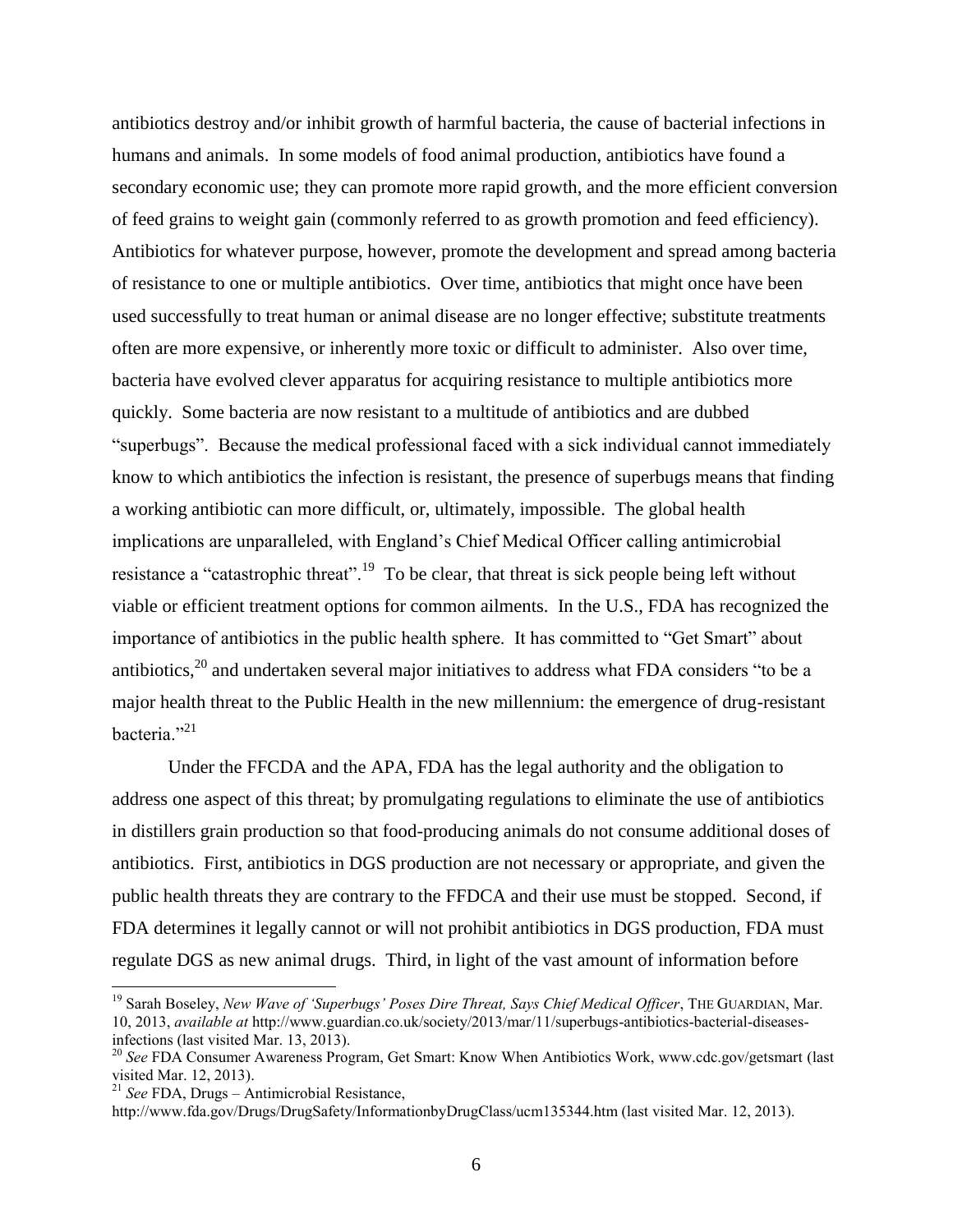FDA regarding antibiotic resistance, and its own recognition of it as a major health problem, failure of FDA to take action requested under this Petition is arbitrary and capricious under the APA. Any other action is contrary to the FFDCA and the APA.

#### **STATEMENT OF FACTUAL GROUNDS**

### <span id="page-9-1"></span><span id="page-9-0"></span>**I. USE OF DISTILLERS GRAINS AS ANIMAL FEED**

Historically, food-producing animals foraged on pasture, or ate hay from alfalfa, clover or other grasses. With the advent of mechanized and industrialized animal farming, however, industrial producers now feed livestock whole or ground corn, soybeans or a combination of feed rations from other grains and oilseeds. Feed is very expensive. For many industrial producers, it accounts for fully 80% of their operation costs. In an effort to decrease costs, industrial producers continually seek cheaper feed alternatives. Increasingly, industrial producers are feeding food-producing animals byproducts from other manufacturing processes. These processes may or may not be related to animal agriculture, crop agriculture, or aquaculture.<sup>22</sup>

In the case of DGS, it is a byproduct of industrial fuel production. The byproduct includes protein, fiber and oil and can be processed even further, in the form of a corn mash and liquid slurry. It is sold as either a wet or dry animal feed called distillers grains with solubles. The solubles "are a nutritious molasses-like liquid created when the some of the slurry water is separated from the mash and condensed."<sup>23</sup> The condensed slurry is then generally added back into distillers grains to boost the nutritional value of the animal feed. $^{24}$  Distillers grains with solubles can be sold wet, or heat-dried. $25$ 

# <span id="page-9-2"></span>**II. ALL TESTS CONFIRM ANTIBIOTICS ARE PRESENT IN DISTILLERS GRAINS**

FDA has announced that it intends to publish "Draft Guidance for Industry – Antibiotic Residues in Distillers Grains Used as Animal Food."<sup>26</sup> The likely foundations for FDA's draft

http://www.accessdata.fda.gov/scripts/ora/pcb/tutorial/LES6\_IND\_CODE67\_72.htm (last visited Mar. 12, 2013). <sup>23</sup> JULIA OLMSTEAD, INSTITUTE FOR AGRICULTURE AND TRADE POLICY, BUGS IN THE SYSTEM: HOW THE FDA FAILS TO REGULATE ANTIBIOTICS IN ETHANOL PRODUCTION, 3-4 (2012), *available at* 

l

 $22$  Some examples of byproducts are described in FDA, Lesson  $6 -$ Coding Animal Use Products, Industry Code 71 – Byproducts for Animal Foods,

http://www.iatp.org/files/2012\_05\_02\_AntibioticsInEthanol\_JO\_0.pdf [hereinafter BUGS IN THE SYSTEM].  $^{24}$  Id. at 3-4.

 $25$  Id. at 4 (citing Ohio State University Extension Fact Sheet).

 $26$  FDA, Animal & Veterinary – Guidances Under Development for 2012

http://www.fda.gov/AnimalVeterinary/GuidanceComplianceEnforcement/GuidanceforIndustry/ucm042451.htm (last visited Mar. 12, 2013) (stating the page was last updated Jan. 19, 2012).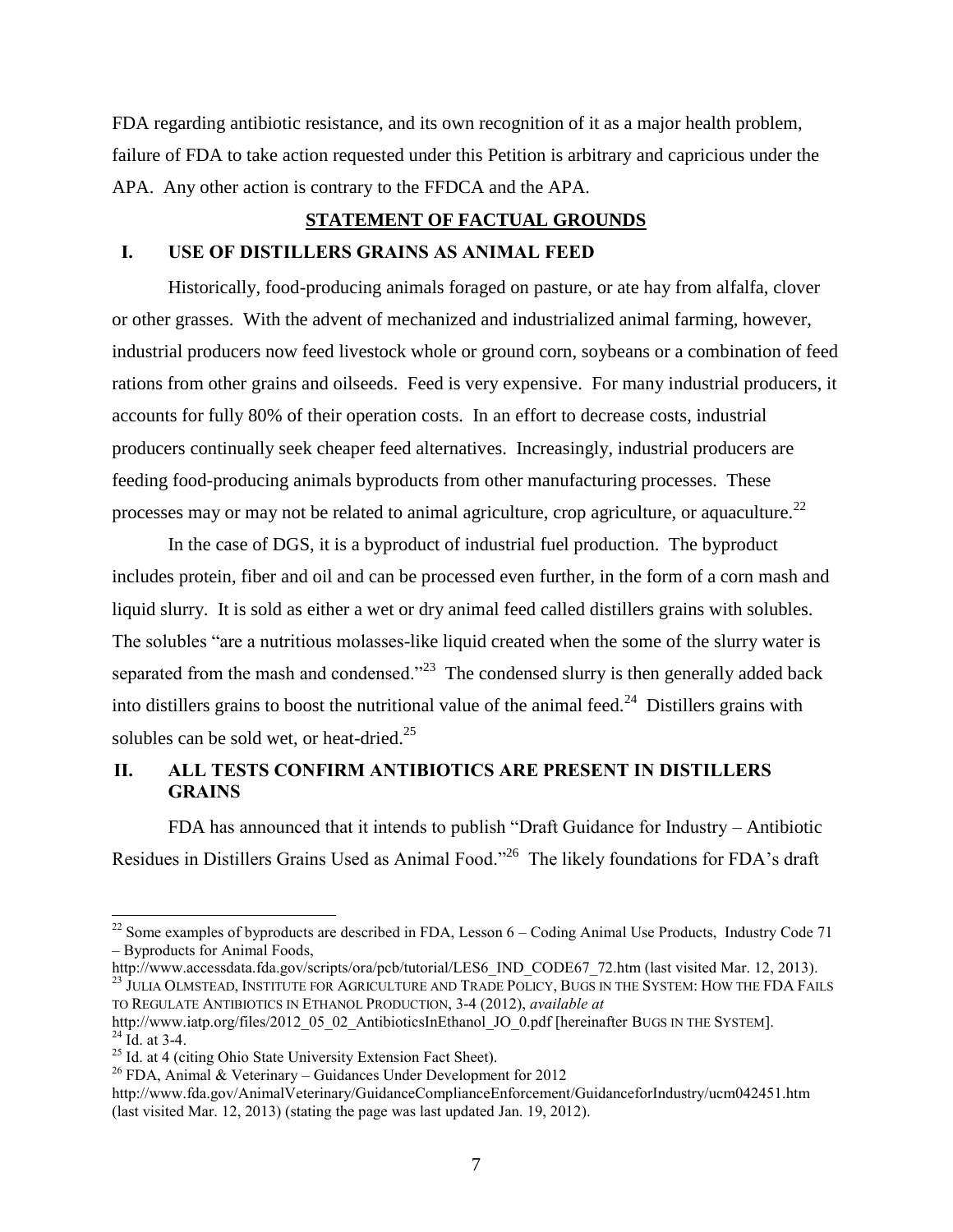voluntary guidance are questionable and more binding action is necessary. FDA has twice–in 2008 and again 2010–found antibiotic residues in DGS, thus to protect human health and the environment, antibiotics in DGS must be banned. Despite this finding FDA has refused to publish the complete 2008 study results and apparently is still pursuing a guidance document. Apparently FDA employees have stated, without explanation, that FDA would "never" release the results.<sup>27</sup>

### **A. FDA Testing Confirms Antibiotics Are Present in Distillers Grains.**

<span id="page-10-0"></span>Both of FDA's two studies to date have found antibiotics in DGS. The (unreleased) 2008 FDA study collected and tested 60 DGS samples for residues of virginiamycin (a streptogramin antibiotic), erythromycin, and tylosin (a tetracycline). Forty-five of the analyzed samples (53%) came back positive for antibiotics.<sup>28</sup> Fifteen samples contained residues of virginiamycin, twelve contained erythromycin, and five contained tylosin.<sup>29</sup> Some residues were detected at levels FDA considered "significant" and included residues exceeding 0.50 parts per million (ppm).<sup>30</sup> This amount is well in excess of allowable tolerances for antibiotics.<sup>31</sup> All three of these antibiotics are medically important to humans: erythromycin is frequently used for human illnesses; tylosin may spur cross-resistance to erythromycin; and virginiamycin has an important human analogue, Synercid, which is used as a streptogramin antibiotic.<sup>32</sup>

In 2010, FDA conducted a second round of testing. This time, FDA made the results public in survey format. FDA's 2010 survey was to provide FDA "with a better idea of the extent and level of antibiotics in distillers products" in relation to antibiotic residues to support policy development.<sup>33</sup> FDA's Feed Contaminants Program requested the collection of sixty samples. FDA collected and analyzed forty-six samples: twenty-eight from domestic sources

<sup>27</sup> BUGS IN THE SYSTEM, *supra* note 23 at 5.

<sup>28</sup> National Grain and Feed Association, *FDA Sampling Detects Antibiotic Residues in Ethanol Distillers Products*, 61 NGFA NEWSLETTER 1 (2009) *available at* http://grist.files.wordpress.com/2009/05/news1-29-09.pdf (citing research of Daniel G. McChesney, Ph.D., Director, FDA CVM Office of Surveillance and Compliance) [hereinafter MCCHESNEY].

<sup>29</sup> *See* MCCHESNEY, *supra* note 28.

 $^{30}$  Id.

<sup>31</sup> *See, e.g.*, 21 C.F.R. § 556.230 (erythromycin's highest allowable tolerance for residue in meat is 0.125 ppm); 21 C.F.R. § 556.750 (virginiamycin's highest allowable tolerance for residue in meat is 0.4 ppm); 21 C.F.R. § 556.740 (tylosin's highest allowable tolerance for residue is 0.2 ppm).

<sup>32</sup> FUELING RESISTANCE, *supra* note 5, at 3.

<sup>33</sup> Marla Luther, Ph.D., FDA, Animal & Veterinary – *Report of FY 2010 Nationwide Survey of Distillers Products for Antibiotic Residues*, Apr. 4, 2012, *available at*

http://www.fda.gov/AnimalVeterinary/Products/AnimalFoodFeeds/Contaminants/ucm300126.htm (last visited Mar. 12, 2013).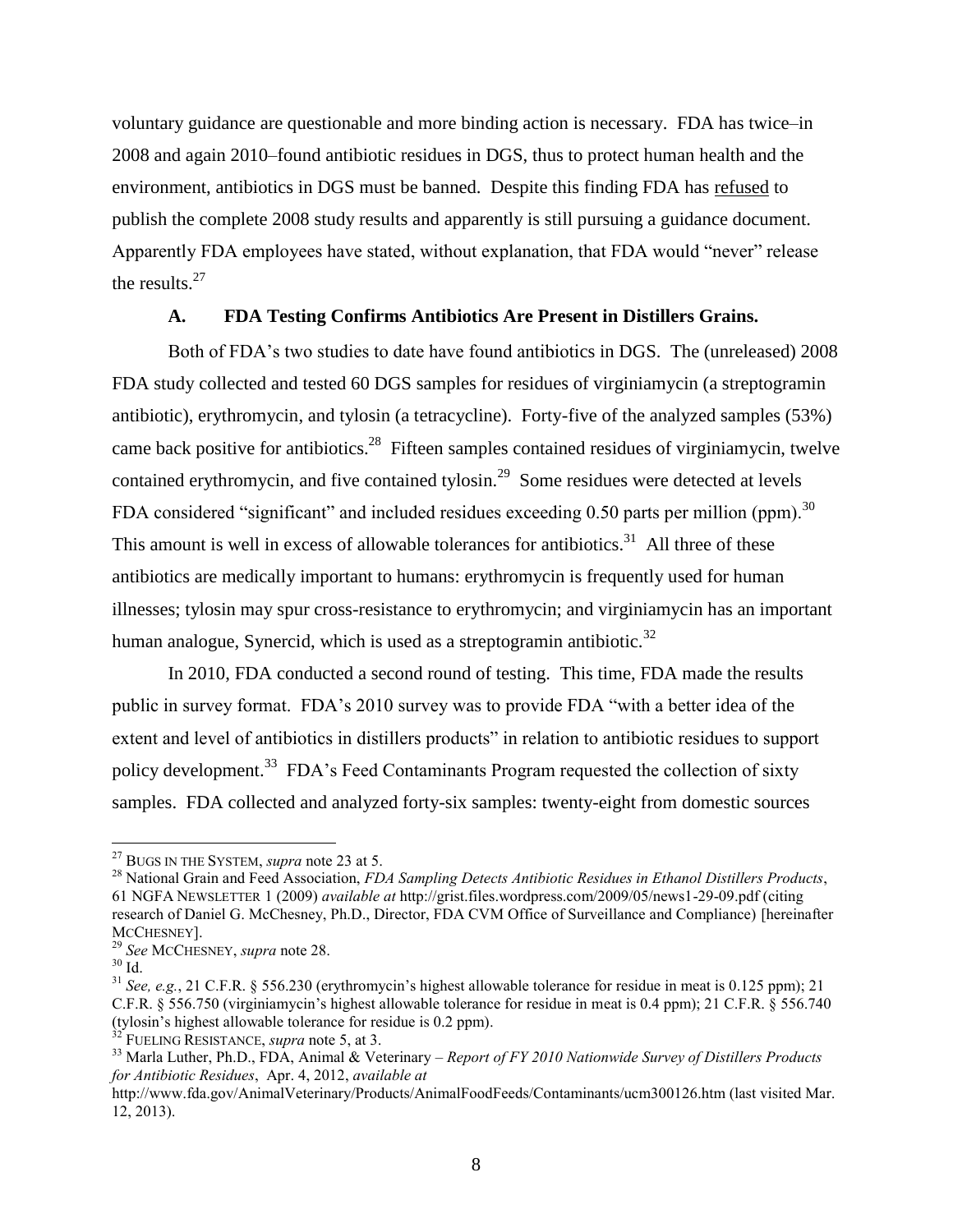and eighteen from imported sources. This time, FDA tested the forty-six samples for a greater range of antibiotics. Instead of limiting the testing to merely three antibiotics, FDA looked for residues of twelve different antibiotics: ampicillin, penicillin G, chlortetracycline, oxytetracycline, tetracycline, clarithromycin, erythromycin, streptomycin, virginiamycin M1, bacitracin A, chloramphenicol, monensin, and tylosin.<sup>34</sup>

Of the positive samples, erythromycin residues were at 0.58 ppm, penicillin residues at 0.24 ppm, virginiamycin M1 (from Canada) residues were at 0.18 ppm, and domestic-sourced virginiamycin M1 residues were at 0.16ppm and 0.15ppm (higher than some residue tolerances in food under 21 C.F.R.  $\S 556.750$ .<sup>35</sup> The examination method used by the laboratory had a limit of quantitation (LOQ) level for each antibiotic. When FDA found that antibiotics were present, but not quantifiable (below the LOQ), FDA *a priori* determined the DGS were "no longer considered to contain antibiotics."<sup>36</sup> This determination ignores important science; in fact, several published studies demonstrate that low level exposure to antibiotics is significant, from both a microbiological and a public health perspective. Exposure to low levels of antibiotic residues in the gut spurs bacteria there to exchange genetic material, such as the genes that make them resistant to one or multiple antibiotics.<sup>37</sup> Low level antibiotic exposure also can spur resistance by promoting bacteria to mutate, which besides gene transfer is another major way in which new antibiotic resistance forms.<sup>38</sup> A draft abstract on the DGS study from FDA's Center for Veterinary Medicine in fact indicates that erythromycin residues in the DGS did select for resistance in *Enterococcus* bacteria. <sup>39</sup> Thus antibiotics in distillers grains are contributing to the global public health threat of antibiotic resistance. Antibiotic residues in DGS are not then, as pharmaceutical and ethanol industries claim, "inactivated".<sup>40</sup> FDA's failure to prohibit the use of

http://www.ncbi.nlm.nih.gov/pmc/articles/PMC3225969/?tool=pubmed [hereinafter Allen & Looft]. <sup>38</sup> Michael Kohanski, Mark DePristo, & James Collins, *Sublethal Antibiotic Treatment Leads to Multidrug Resistance via Radical-Induced Mutagenesis*, 12 MOLECULAR CELL 311 (2010), *available at*  http://www.cell.com/molecular-cell/retrieve/pii/S1097276510000286 [hereinafter Kohanski & DePristo].

 $\overline{a}$  $34$  Id.

<sup>35</sup> Bugs in the System, *supra* note 28 at 5.

<sup>36</sup> Luther, *supra* note 33.

<sup>37</sup> Heather Allen, Torey Looft, Darrell Bayles DO et al., *Antibiotics in Feed Induce Prophages in Swine Fecal Microbiomes*, 29 MBIO. (2011), *available at* 

<sup>&</sup>lt;sup>39</sup> Bugs In the System, *supra* note 23 at 5, n. 14 (quoting Karen Blickenstaff, Faiza Benahmed, Sonay Bodeis-Jones, Marla Luther, Linda Benjamin & Mark Rasmussen, *Impact of Low Level Antimicrobial Residues in Distillers Grains*, (Abstract at Poster session of Symposium on Biotechnology for Fuel and Chemicals, New Orleans, LA. May 2, 2012)).

<sup>40</sup> *See, e.g.,* Lora Berg, *Co-Product Antibiotic Levels Nearly Nil*, NAT'L HOG FARMER, Mar. 14, 2012, *available at* http://nationalhogfarmer.com/nutrition/co-product-antibiotic-levels-nearly-nil.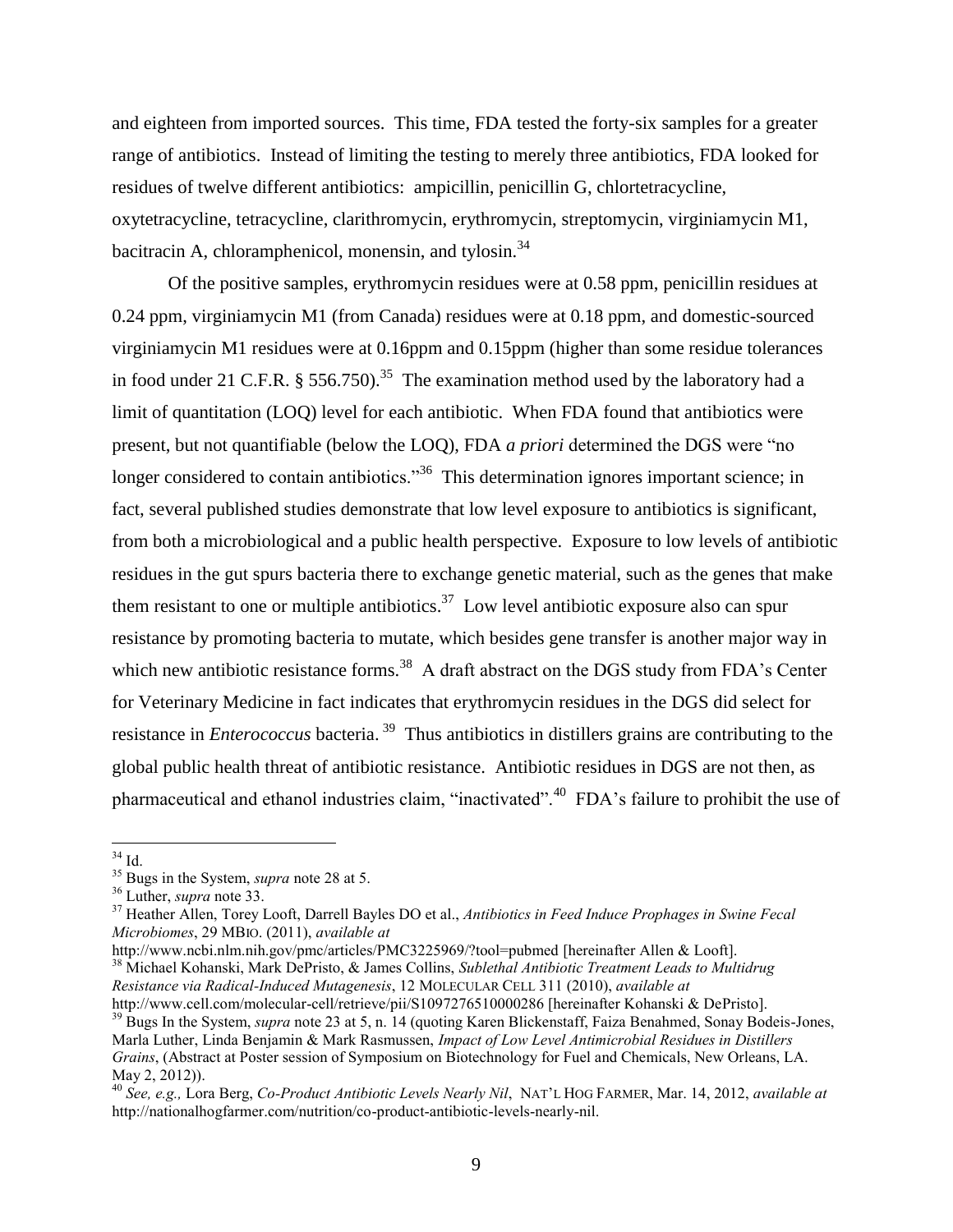antibiotics in distillers grains is contrary to the health protections of the FFDCA and is arbitrary and capricious under the APA. Petitioner CFS has submitted a Freedom of Information Act (FOIA) request to FDA. Nine months after the fact, CFS is still awaiting responses and explanations to the status of its outstanding FOIA request.<sup>41</sup>

#### **B. IATP Reports Confirm Antibiotics Are Present in Distillers Grains.**

<span id="page-12-0"></span>IATP has issued two reports on antibiotics in ethanol production and DGS: "Bugs in the System" in 2012; and "Fueling Resistance? Antibiotics in Ethanol Production" in 2009. IATP's 2009 report examined the use of antibiotics in ethanol production, the lack of government oversight of pharmaceutical manufacturers' sale of antibiotics to ethanol producers, the sale of ethanol production's byproduct as animal feed, and analysis based on the limited information FDA released on its 2008 study. IATP's 2009 report concluded that antibiotic use in ethanol production is unnecessary and compounds the problem of widespread antibiotic overuse, therefore contributing to antibiotic resistance, when antibiotics exit the ethanol plant and enter our food supply in the form of residues in distillers grains fed to food-production animals. $^{42}$ 

In 2012, IATP re-analyzed FDA's 2008 study and examined FDA's 2010 study results. IATP's 2012 report also evaluated FDA's current thinking on antibiotic residues in distillers grains and its continued utter failure to prohibit or regulate them. IATP's 2012 report concluded that the risks to public health from using antibiotics in ethanol production far outweigh the burden of transition to antibiotic-free ethanol production.<sup>43</sup> As noted by IATP, many major ethanol producers already use effective non-antibiotic alternatives to control fermentation reactions.

IATP's 2012 report made four recommendations, the first being that FDA immediately ban the sale of unapproved antibiotics in ethanol production. IATP also recommended that pharmaceutical manufacturers immediately halt marketing antibiotics to the ethanol industry, the ethanol industry immediately stop using antibiotics, and that federal and state agencies should assist ethanol producers using antibiotics with the transition to antibiotic-free systems.

#### **C. Residual Amounts of Antibiotics in Distillers Grains Are Not "Inactivated."**

Simply the fact that antibiotic residues are present in DGS used as animal feed for foodproducing animals should alarm FDA. Several reports have acknowledged that residual drug

<sup>&</sup>lt;sup>41</sup> CFS FOIA to FDA, FOIA Nos. 2012-4433 and 2012-4207 (submitted Jun. 8, 2012).

<sup>42</sup> Fueling Resistance, *supra* note 5, at 3.

<sup>43</sup> Bugs in the System, *supra* note 23 at 10.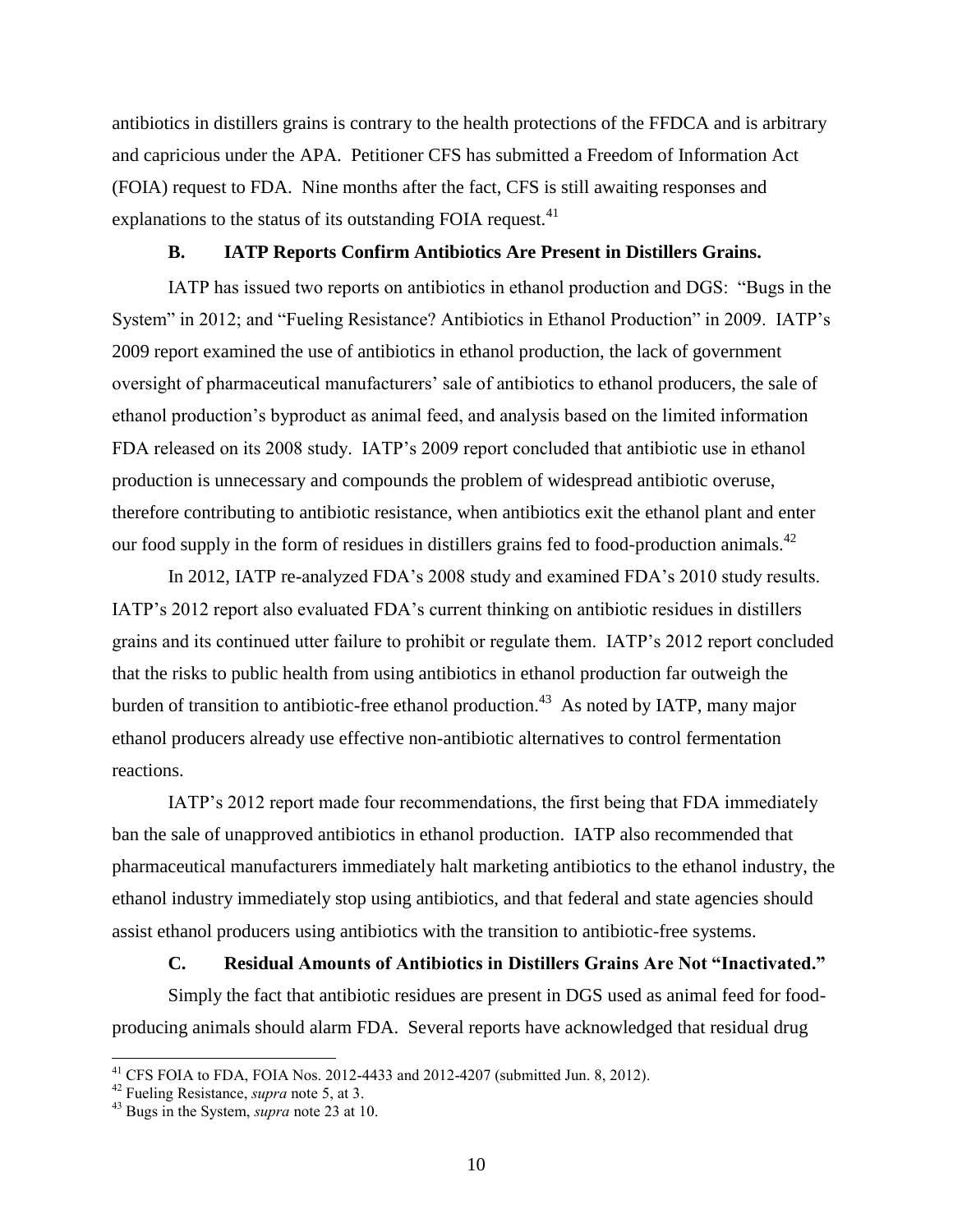traces and low doses of antibiotics are of concern when it comes to antibiotic resistance.<sup>44</sup> FDA's obligation under the FFDCA is to protect against substances which *may* render a food injurious to health; substances which may render food injurious to health shall be deemed to be adulterated under 21 U.S.C. § 342. Thus, FDA should treat with suspicion any claims that minimize the potential public health impact of ingredients mischaracterized as merely "inactivated", "incidental", or that are only "inert" components of antibiotics which remain in the DGS.<sup>45</sup> The presence of antibiotics in DGS is not an innocuous consequence of the ethanol fermentation process; they add to the total burden of resistance-inducing antibiotics introduced into the farm environment, and into the food supply.

The implication that low levels of antibiotics are "inactivated" does not accord with the science suggesting that lower level antibiotic exposure actually may have greater selection pressure for resistance than do higher levels. Bacterial mutation is a major problem with the overuse and misuse of antibiotics.

 $\overline{a}$ 

"The Medical Impact of Antimicrobial Use in Food Animals" stated that "low-level, long-term exposure to antimicrobials may have greater selective potential than short-term, full-dose therapeutic use." World Health Organization, Emerging and other Communicable Diseases, Surveillance and Control, *The Medical Impact of Antimicrobial Use in Food Animals*, at 5, WHO/EMC/ZOO/97.4 (Oct. 1997) *available at*  http://whqlibdoc.who.int/hq/1997/WHO\_EMC\_ZOO\_97.4.pdf; *see also* Allen & Looft, *supra* note 37 and Kohanski & DePristo, *supra* note 38.

<sup>&</sup>lt;sup>44</sup> Studies indicate that even low exposure, and/or regular exposure to low levels of antibiotics can over time contribute to the development of antibiotic-resistant bacteria. *See, e.g.*, The 1997 World Health Organization Report

 $45$  As an example of the problems with claims that antibiotics in DGS are "inactivated," researchers at the University of Minnesota conducted a study ("the Minnesota Study"), funded by the Minnesota Corn Research and Promotion Council concluding that antibiotics are present in DGS but that the antibiotics were "inactivated." *See* G.C. Shurson et al., *Are Antibiotics a Concern in Distiller's Co-products?*, (Mar. 21, 2012) *available at*

http://www.nutriquest.biz/CMSUploads/Antibiotics%20in%20Distiller%20Co-Products%20- %20Dr.%20Jerry%20Shurson%20%28March%2021,%202012%29.pdf [hereinafter Shurson et al. 2012] (last visited Mar. 12, 2013). Note that the Minnesota Study did not find that there were no antibiotics in distiller's grains – in fact, it found that 100% of the samples contained penicillin residue. *Id.* at 13. The Minnesota researchers preferred to characterize these residues as "inactivated," or destroyed during distillation. *Id.* at 25 -28. Furthermore, while the Minnesota Study reported results stating virginiamycin residue was present in only 1.7% of the samples, a close reading of the text reveals that "[u]sing HPLC method . . . resulted  $85.7\%$  of the samples containing virginiamycin residues." *Id.* at 13 (emphasis added). In other words, it appears that the Study as reported residue data derived from a detection method known by researchers to be less sensitive than the alternative HPLC method. The Minnesota Study then attempts to further discount the prevalence of virginiamycin residues by stating that no samples had residue concentrations > 1 ppm. *Id.* at 13. The implication does not accord with the science suggesting that lower level antibiotic exposures actually may have greater selection pressure for resistance than do higher levels. Petitioners further note that the Minnesota Study only examined whether the presence of residual antibiotics *inhibited bacterial growth* in two bacteria and it did not, for example, examine whether low levels of antibiotics promote bacterial mutation, which is an important mechanism by which bacteria develop antibiotic resistance. Note that Minnesota Study team members have also been involved in studies such as: Gerald Shurson *Determination of Potential Human Health Benefits from Diets Containing Corn Distiller's Co-products* (Dec. 11, 2011) (proposing to use "nutritional components" in food and nutraceutical markets and that new markets may be developed for corn coproducts), *available at* http://www.mncorn.org/research/distillers-grains/determination-potential-human-healthbenefits-diets-containing-corn (last visited Mar. 12, 2013).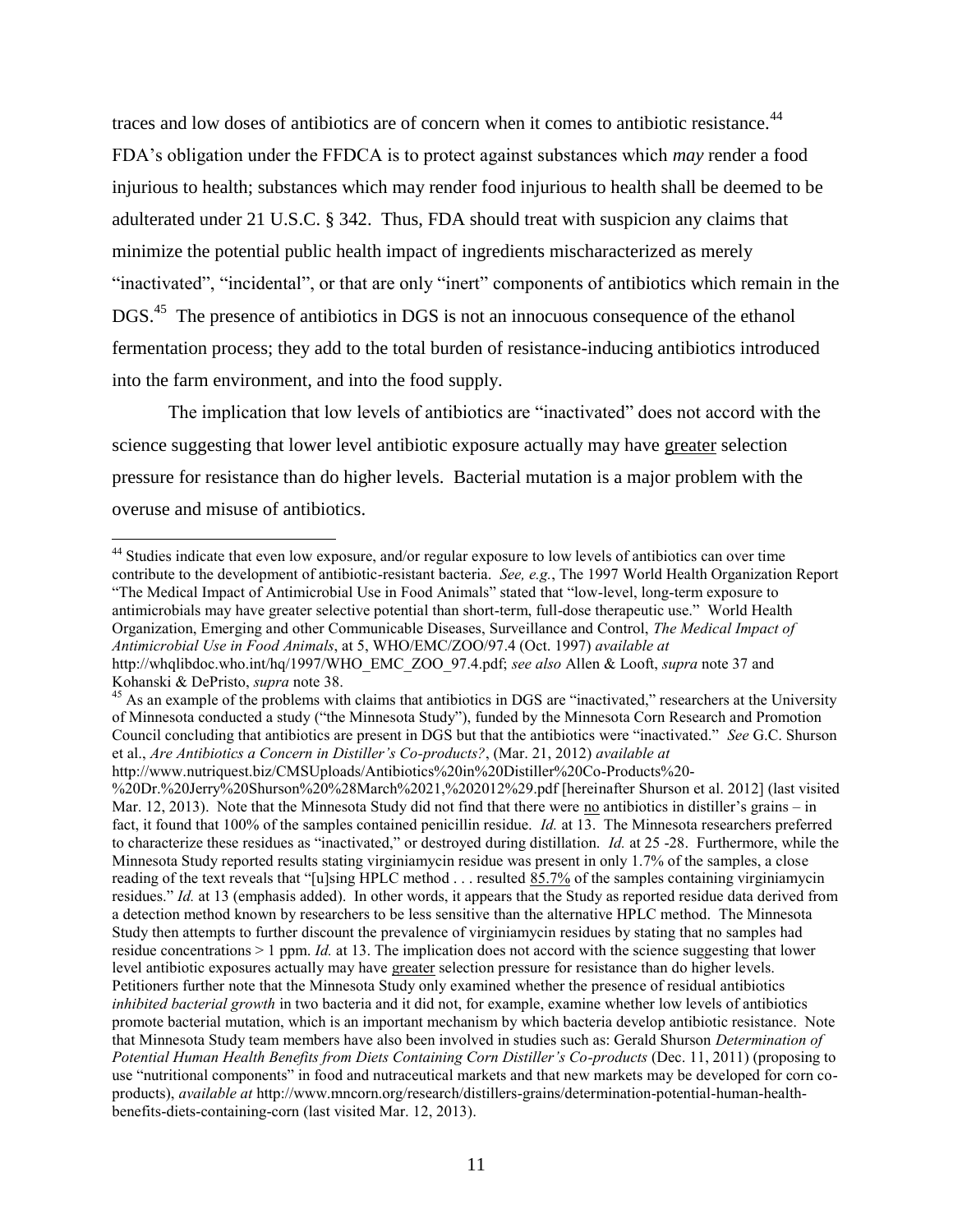## <span id="page-14-0"></span>**III. FDA RECOGNIZES ANTIBIOTIC RESISTANCE AS A PUBLIC HEALTH THREAT**

All of the antibiotics found in DGS are medically important in human medicine. Increased presence of antibiotics in our food-producing animals enable bacteria to develop resistance to these and closely-related drugs. Tylosin, for example, is a macrolide antibiotic similar to erythromycin and tylosin exposure may spur bacteria to develop cross-resistance to erythromycin as well. Virginiamycin is a streptogramin antibiotic that may spur cross-resistance to the important human analogue, Synercid.

When antibiotics are used widely and for long periods of time, the infectious organisms the antibiotics are designed to kill are more likely to have developed resistance to them making the drugs less effective for treating infections.<sup>46</sup> The Centers for Disease Control and Prevention (CDC) has stated that "[i]n some cases, the microorganisms have become so resistant that no available antibiotics are effective against them.<sup> $347$ </sup> Years of use, misuse, and overuse of antibiotics has led to emergence of multidrug-resistant "superbugs". As indicated by CDC's list of current disease causing bacteria exhibiting resistance, this is a major public health threat now– one that promises only to worsen in the future. CDC's list currently includes the following bacteria:<sup>48</sup>

> Acinetobacter, Anthrax, Gonorrhea, Group B Streptococcus, Klebsiella pneumonia, Methicillin-resistant Staphylococcus aureus (MRSA), Neisseria meningitis, Shigella, Streptococcus pneumonia, Typhoid fever, Tuberculosis, Vancomycin-resistant enterococci (VRE), and Vancomycinintermediate / resistant staphylococcus aureus.

The CDC estimates that nearly two million people in the U.S. alone acquire an infection in the hospital, 90 thousand people die each year from these infections, and that "[m]ore than 70 percent of the bacteria that cause these infections are resistant to at least one of the antibiotics commonly used to treat them."<sup>49</sup> Because of growing antibiotic resistance, physicians are

l

<http://www.cdc.gov/drugresistance/DiseasesConnectedAR.html> (last visited Mar. 12, 2013).

<sup>&</sup>lt;sup>46</sup> CDC, About Antimicrobial Resistance: A Brief Overview, http://www.cdc.gov/drugresistance/about.html (last visited Mar. 12, 2013) [hereinafter About Antimicrobial Resistance].

<sup>47</sup> Id.

<sup>48</sup> CDC, Diseases / Pathogens Associated with Antimicrobial Resistance,

<sup>49</sup> *See* FDA, Drugs – Battle of the Bugs: Fighting Antibiotic Resistance,

http://www.fda.gov/drugs/resourcesforyou/consumers/ucm143568.htm (last visited Mar. 12, 2013) (stating website last updated Aug. 17, 2011).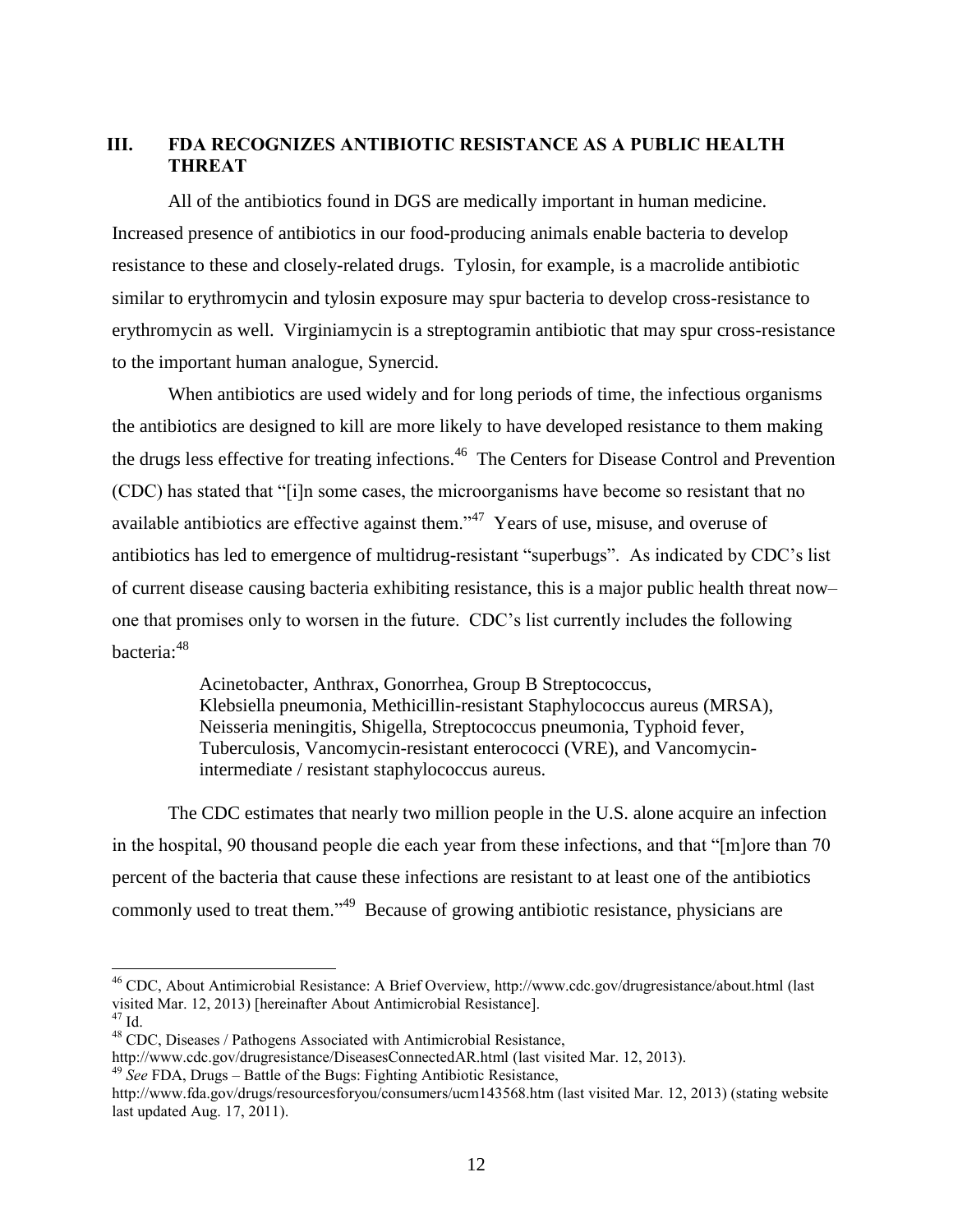turning to more toxic, less well-characterized drugs to which resistance can also develop.<sup>50</sup> The costs of antibiotic resistance are staggering; one study of 1,400 high-risk patients in Chicago determined that 13.5% of the patients (189 people) had antimicrobial-resistant infections that resulted in total medical and societal costs of more than \$13 million.<sup>51</sup> That would equate to a per-person cost of almost \$70 thousand. Nationally, the added direct costs of treating resistant infections is estimated at \$26 billion more each year than if those infections were antibioticsusceptible; the indirect costs to patients and families from lost work time and productivity adds an additional tens of billions annually to this figure.<sup>52</sup>

But where do these antibiotic-resistant bacteria originate? Over twelve years ago, the United Nations' World Health Organization recognized that a major source of antibiotic-resistant bacteria was in fact food production:

> Since the discovery of the growth-promoting and disease-fighting capabilities of antibiotics, farmers, fish-farmers and livestock producers have used antimicrobials in everything from apples to aquaculture. Currently, only half of all antibiotics are slated for human consumption. The other 50% are used to treat sick animals, as growth promoters in livestock, and to rid cultivated foodstuffs of various destructive organisms. This ongoing and often low-level dosing for growth and prophylaxis inevitably results in the development of resistance in bacteria in or near livestock, and also heightens fears of new resistant strains "jumping" between species...<sup>53</sup>

Research indicates that the use of antibiotics in food animals may reduce the effectiveness of related antibiotics when used to treat humans.<sup>54</sup>

FDA now reports antibiotic sales data indicating that fully 80% of all antibiotics in the U.S. are sold for use in animal agriculture.<sup>55</sup> Ninety percent of these are not injected for sick

l

<sup>51</sup> *See* Rebecca R. Roberts et al., *Hospital and Societal Costs of Antimicrobial-Resistant Infections in a Chicago Teaching Hospital: Implications for Antibiotic Stewardship*, CLINICAL INFECTIOUS DISEASES, Oct. 15, 2009. <sup>52</sup> *See, e.g.*, *Antibiotic-Resistant Infections Cost the U.S. Healthcare System in Excess of \$20 Billion Annually*, PR NEWSWIRE, (Oct. 19, 2009) *available at* http://www.prnewswire.com/news-releases/antibiotic-resistant-infectionscost-the-us-healthcare-system-in-excess-of-20-billion-annually-64727562.html.

<sup>53</sup> PEW COMMISSION ON INDUSTRIAL FARM ANIMAL PRODUCTION, PUTTING MEAT ON THE TABLE: INDUSTRIAL FARM ANIMAL PRODUCTION IN AMERICA 15 (2009) [hereinafter PEW COMMISSION] (citing WORLD HEALTH ORGANIZATION REPORT ON INFECTIOUS DISEASES 2000, OVERCOMING ANTIMICROBIAL RESISTANCE (2000) *available at* http://www.who.int/infectious-disease-report/2000/index.html (last visited Sept. 14, 2012) [hereinafter WHO REPORT ON INFECTIOUS DISEASES]).

<sup>54</sup> Press Release, U.S. Government Accountability Office, The Agricultural Use of Antibiotics and Its Implications for Human Health 3-5 (Apr. 28, 1999), http://www.gao.gov/products/RCED-99-74 (click on "View Report" to see full 1999 GAO Report on Antibiotics).

<sup>50</sup> About Antimicrobial Resistance, *supra* note 46.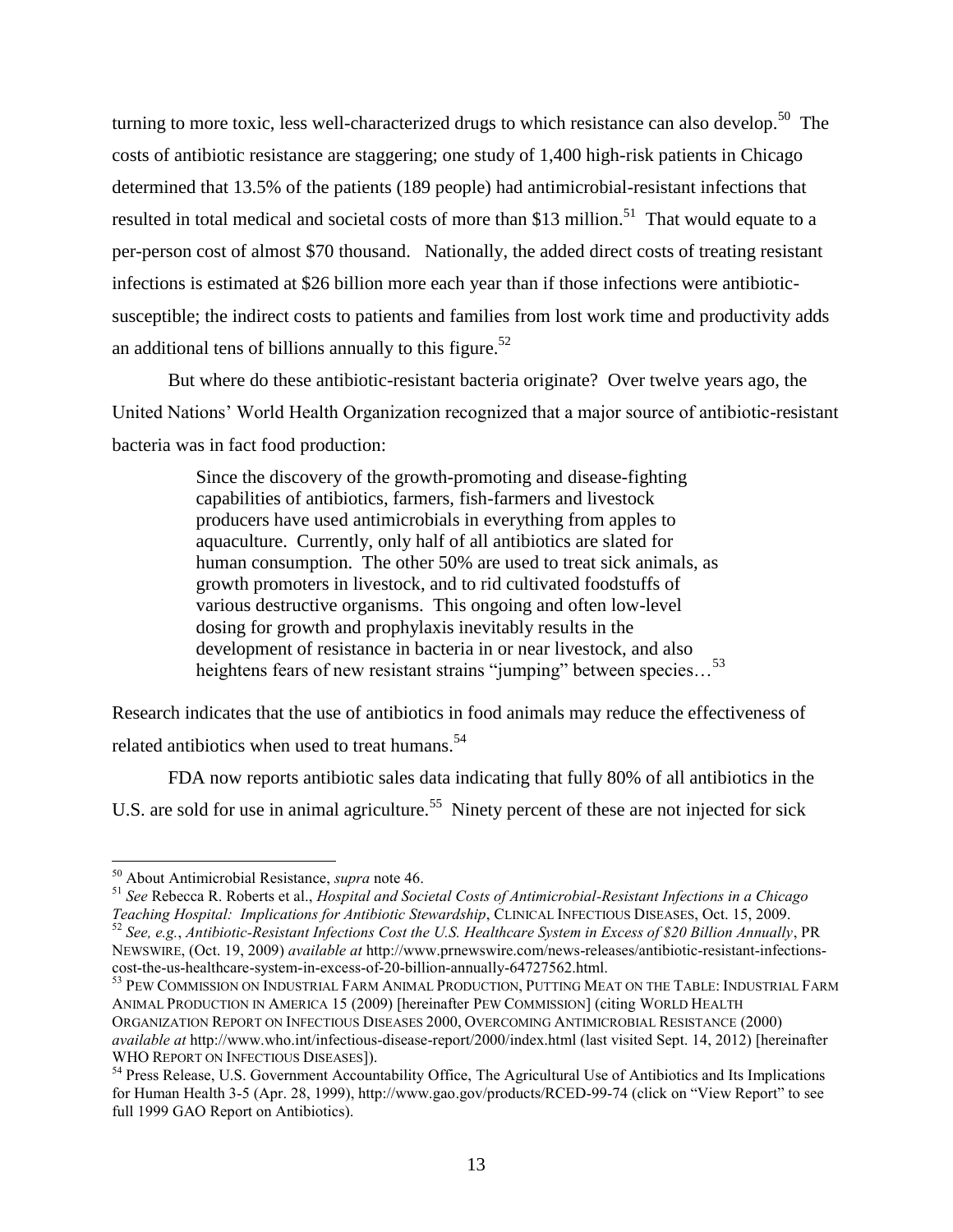animals, but rather are added to feed or water for flocks or herds of animals.<sup>56</sup> This does not even account for antibiotics used by the ethanol industry and consumed by food-producing animals.

A recently compiled bibliography of more than 147 published studies across several strands of evidence indicates the breadth of links between antibiotic use in food animals and worsening antibiotic resistance.<sup>57</sup> Three facts are critical for appreciating this connection: first, most foodborne illnesses are zoonoses (infectious diseases that can be transmitted from vertebrate animals to humans); second, the use of antimicrobials in food animals selects for zoonotic bacteria that can transfer resistance genes to human pathogens; and third, foodborne diseases involving resistant bacteria have been associated with an increase in adverse human health consequences.<sup>58,59</sup>

The presence of antibiotics in food-producing animals promotes the emergence of resistant strains of pathogens and presents a significant risk to human health.<sup>60</sup> As the Pew Commission reported, "[b]ecause bacteria reproduce rapidly, resistance can develop relatively quickly in the presence of antimicrobial agents, and once resistance genes appear in the bacterial gene pool, they can be transferred to related and unrelated bacteria. Therefore, increased exposure to antimicrobials (particularly at low levels) increases the pool of resistant organisms

<sup>55</sup> FDA, 2009 SUMMARY REPORT ON ANTIMICROBIALS SOLD OR DISTRIBUTED FOR USE IN FOOD-PRODUCING ANIMALS (2009), *available at*

http://www.fda.gov/downloads/ForIndustry/UserFees/AnimalDrugUserFeeActADUFA/UCM231851.pdf; *see* Robert S. Lawrence, *The Rise of Antibiotic Resistance: Consequences of FDA's Inaction*, ATLANTIC, Jan. 23, 2012, *available at* http://www.theatlantic.com/health/archive/2012/01/the-rise-of-antibiotic-resistance-consequences-offdas-inaction/251754/.

<sup>56</sup> THE HUMANE SOCIETY OF THE UNITED STATES, HUMAN HEALTH IMPLICATIONS OF NON-THERAPEUTIC ANTIBIOTIC USE IN ANIMAL AGRICULTURE 1 (2007), *available at*

http://www.diningatpenn.com/penn/env/poultry/poultry--hsus-human-health-report-on-antibiotics.pdf (citing A. Anderson et al., *Public Health Consequences of use of antimicrobial agents in agriculture*, *in* THE RESISTANCE PHENOMENON IN MICROBES AND INFECTIOUS DISEASE VECTORS: IMPLICATIONS FOR HUMAN HEALTH AND STRATEGIES FOR CONTAINMENT: WORKSHOP SUMMARY 231-43 (Stacey L. Knobler, et al. eds., 2003).

<sup>57</sup> *See* Jenny Lee and David Wallinga, *No Time to Lose – Science Supporting Public Health Action to Reduce Antibiotic Overuse in Food Animals*, INST. AGRIC. & TRADE POL'Y, Oct. 26, 2012, *available at*  http://www.iatp.org/documents/no-time-to-lose.

<sup>58</sup> *See e.g.*, Amee R. Manges et al., *Food-Borne Origins of Escherichia coli Causing Extraintestinal Infections* CLINICAL INFECTIOUS DISEASES (Sept. 1, 2012); Ellen K. Silbergeld et al., *Industrial Food Animal Production, Antimicrobial Resistance, and Human Health*, ANNU. REV. PUBLIC HEALTH (2008).

<sup>59</sup> Somewhat similarly, with respect to the health consequence of viruses, *see, e.g.*, Tom Philpott, *Swine-flu outbreak could be linked to Smithfield factory farms*, GRIST, Apr. 26, 2009, *available at* http://grist.org/article/2009-04-25 swine-flu-smithfield/.

<sup>60</sup> PEW COMMISSION, *supra* note 53 at 15.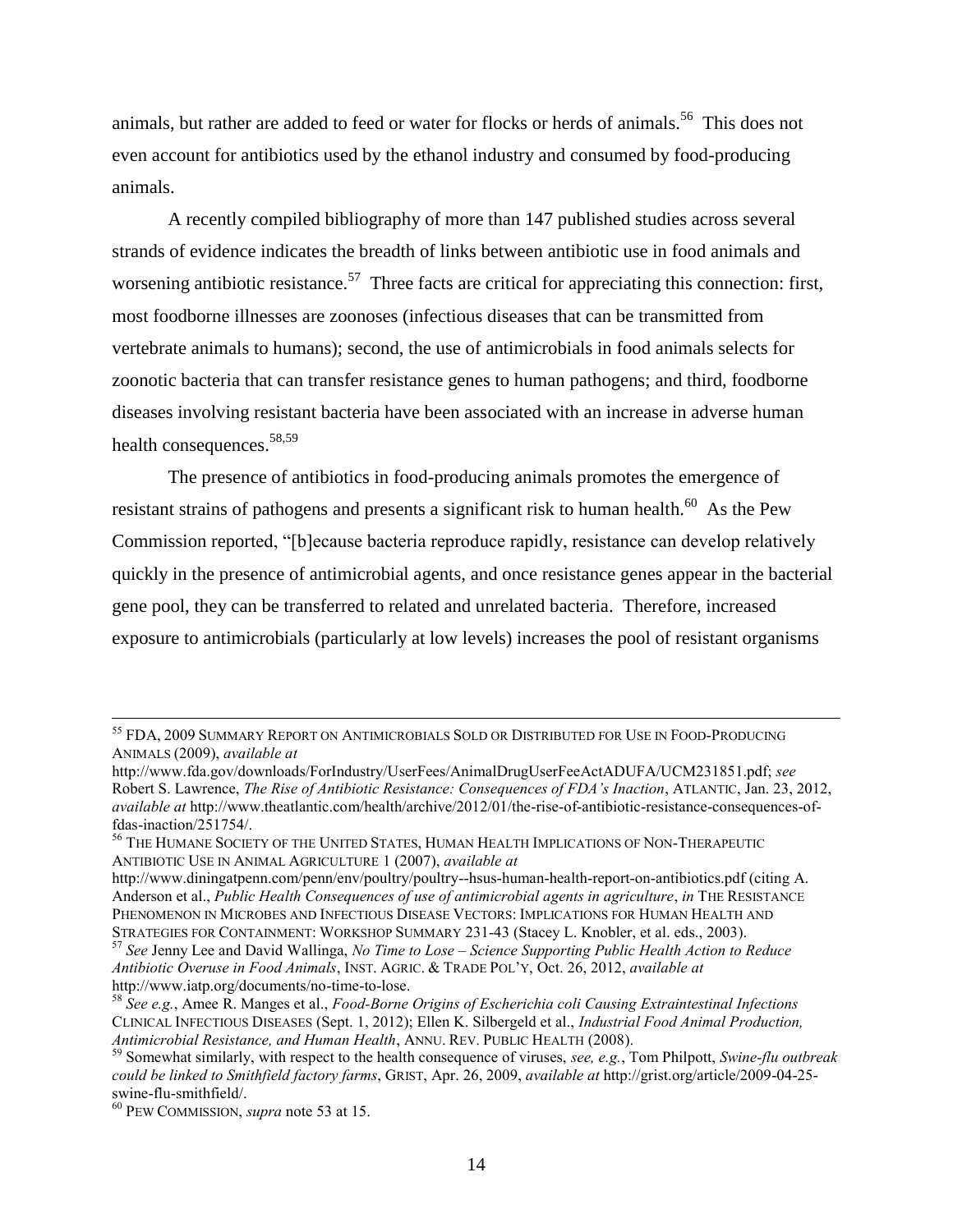and the risk of antimicrobial-resistant infections."<sup>61</sup>

While in office, pediatrician Joshua M. Sharfstein, M.D., the former FDA Deputy Commissioner, testified that "[t]here is increasing evidence that use of antibiotics contributes to the high burden of resistance in bacteria. To avoid the unnecessary development of resistance under conditions of constant exposure, such as for growth promotion or feed-efficiency antibiotics, the use of antimicrobials should be limited to those situations where human and animal health are protected…Purposes other than for the advancement of animal or human health should not be considered judicious use. Eliminating these uses will not compromise the safety of food. As a result, FDA supports ending the use of antibiotics for growth promotion and feed efficiency in the United States."<sup>62</sup>

### <span id="page-17-0"></span>**IV. ALTERNATIVES TO ANTIBIOTICS EXIST FOR ETHANOL PRODUCERS**

In the case of ethanol production, non-antibiotic options are readily available to serve ethanol producers' needs to control bacteria. Bacteria accumulate in fermenters where the flow of the distillation process slows down, such as along turns in piping, heat exchangers, or valves.<sup>63</sup> The most problematic bacteria are a class known as "lactic acid bacteria" that includes *Lactobacillus*, *Pediococcus*, *Leuconostoc* and *Weissella*. According to IATP's research, "[c]leaning and sanitation can help control bacteria populations, but when cleaning is not enough, ethanol producers often turn to alternatives."<sup>64</sup>

Antibiotics are not the only method to control bacteria in ethanol fermentation tanks. Less risky, more cost-competitive options exist. According to IATP's research, there are two primary commercial alternative antimicrobial products available: stabilized chlorine dioxide, and an enzyme derived from hops.<sup>65</sup> The industry has already begun to recognize non-antibiotic alternatives and an increasing number of ethanol producers have adopted alternative antimicrobial products. Approximately 56% of ethanol producers have already switched from antibiotics to using some form of antibiotic alternative.<sup>66</sup> POET, the world's largest producer,

 $^{61}$  Id.

<sup>62</sup> *Hearing on H.R. 1549, Preservation of Antibiotics for Medical Treatment Act, Before the H. Comm. on Rules*, 111th Cong. 9 (2009) (statement of Joshua M. Sharfstein, M.D., Principal Deputy Comm'r, Department of Health and Human Services, FDA), *available at* http://www.gpo.gov/fdsys/pkg/CHRG-111hhrg54484/pdf/CHRG-111hhrg54484.pdf.

<sup>63</sup> FUELING RESISTANCE, *supra* note 5, at 3.

 $64$  Id.

<sup>65</sup> FUELING RESISTANCE, *supra* note 5, at 5.

<sup>66</sup> *See*, *e.g.*, BUGS IN THE SYSTEM, *supra* note 23 at 9, 11.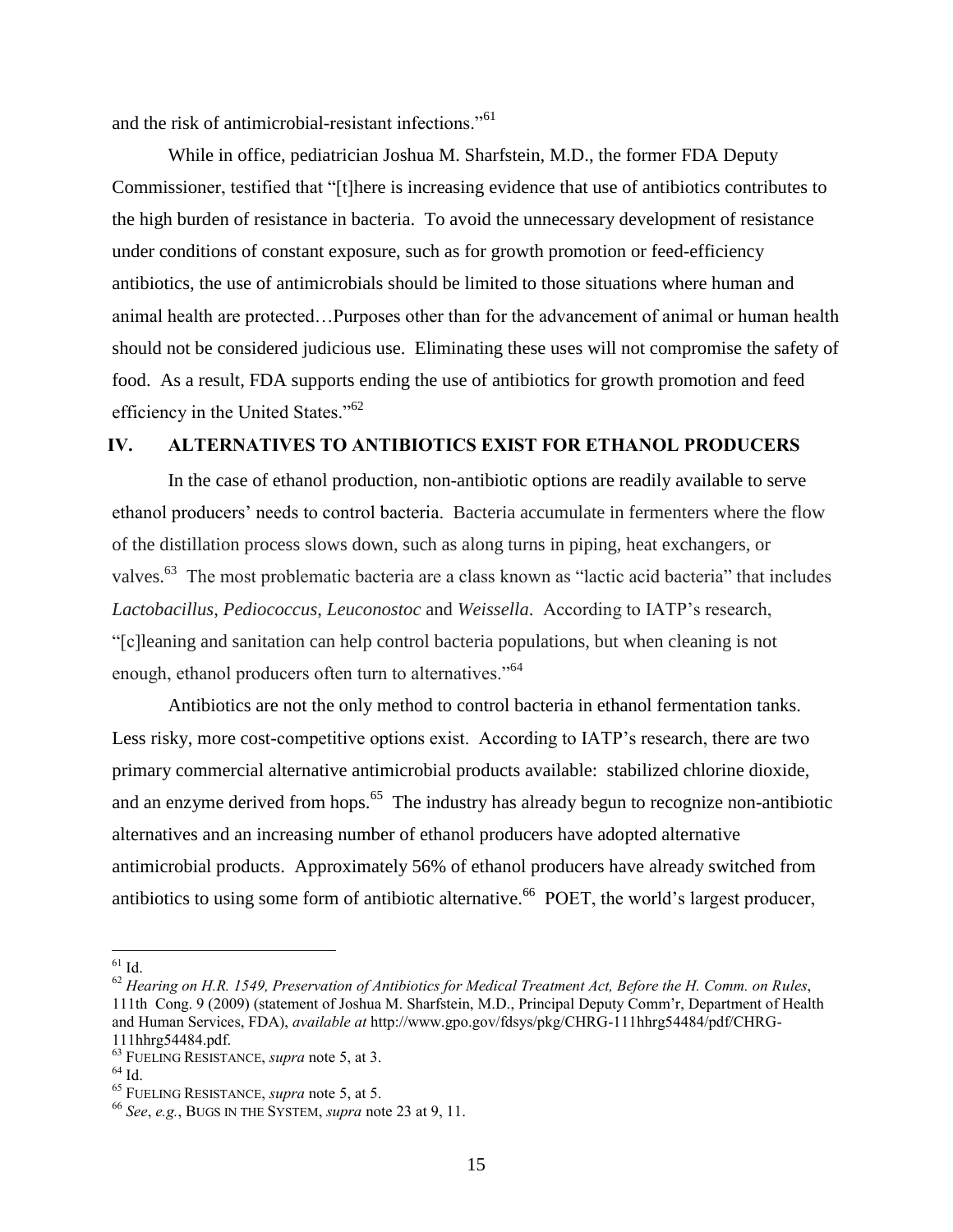produces in excess of 1.6 billion gallons of ethanol and 9 billion pounds of DGS each year.<sup>67</sup> As of August 2011, all twenty-seven of POET's ethanol plants are antibiotic-free.<sup>68</sup> Other smaller producers have also gone antibiotic free.<sup>69</sup> Additional producers may be running trials on alternatives.<sup>70</sup> Clearly alternatives are available, and possible for use by ethanol producers.

# <span id="page-18-0"></span>**V. ETHANOL INDUSTRY EXPLOSION MEANS INCREASED ANTIBIOTIC USE**

Ethanol completely dominates the U.S. biofuels industry and its production continues to explode. In 2011, it comprised fully 98% of U.S. biofuel production.<sup>71</sup> During the five years from 2005 to 2010 ethanol production increased dramatically from 4.5 billion gallons per year to 12.5 billion per year.<sup>72</sup> Correspondingly, the U.S. corn supply has diametrically shifted from approximately 0.5% per quarter going towards ethanol use in 1980 to regularly over 40% per quarter in 2011 and  $2012.^{73}$ 

Simultaneously, the increase of DGS into the marketplace has skyrocketed. In the ten year period from 2000 to 2010, DGS production increased 1,264 % from 2.5 to 34.1 million metric tons per year.<sup>74</sup> This means food-producing animals are not eating unprecedented amounts of byproducts from the ethanol fuel industry; production of DGS is growing at such a fast clip that DGS are replacing corn and soybeans in the U.S. animal feed market.<sup>75</sup> For example, in 1994 to 1995, the United States Department of Agriculture (USDA) estimates that

l <sup>67</sup> "About POET" in *POET CEO Comments on Proposed RFS Volume* Levels (Jan. 31, 2013) *available at http://www.poet.com/pr/poet-ceo-comments-on-proposed-rfs-volume-levels* (last visited Mar. 13, 2013).

<sup>68</sup> BUGS IN THE SYSTEM, *supra* note 23, at 9-10, n.33 (citing Press Release, POET, POET selling certified antibioticfree distillers grains (Aug. 30, 2011), *available at* http://www.poet.com/pr/poet-selling-certified-antibiotic-freedistillers-grains. Note also that the Press Release states POET and United Egg Producers conducted a study claiming that adding to layer hen diets "can dramatically reduce ammonia emissions." *Id.* While it might have this important result as to ammonia emissions, it is simultaneously equally as important that remain antibiotic-free. While this may seem a "magic bullet" for air pollution and public health problems of industrial feeding operations, it does not address the fact that animals should not be in facilities that rely more on grain feed than pasture-based feed and foraging, which comes naturally to animals.

<sup>69</sup> See, examples of Central Minnesota Ethanol Co-op and ESE Alcohol, Inc. in FUELING RESISTANCE, *supra* note 5, at 5-6.

<sup>70</sup> FUELING RESISTANCE, *supra* note 5, at 5.

<sup>71</sup> USDA Econ. Res. Serv., "U.S. Bioenergy Statistics," http://www.ers.usda.gov/data-products/us-bioenergystatistics.aspx (last visited Mar. 13, 2013) [hereinafter BIOENERGY STATISTICS].

<sup>72</sup> BUGS IN THE SYSTEM, *supra* note 23, at 3.

<sup>73</sup> BIOENERGY STATISTICS, *supra* note 71, at Tbl. 5 "Corn supply, disappearance, and share of total corn used for ethanol."

<sup>74</sup> BUGS IN THE SYSTEM, *supra* note 23, at 4, n. 5 (citing LINWOOD HOFFMAN AND ALLEN BAKER, MARKET ISSUES AND PROSPECTS FOR U.S. DISTILLERS' GRAINS SUPPLY, USE, AND PRICE RELATIONSHIPS (2010), *available at* http://www.ers.usda.gov/media/107533/fds10k01\_1\_.pdf [hereinafter HOFFMAN 2010]).

<sup>75</sup> *See* HOFFMAN 2010, *supra* note 74, at 1 ("Potential domestic and export use of U.S. DDGS exceeds current production and is likely to exceed future production as ethanol production continues to grow.").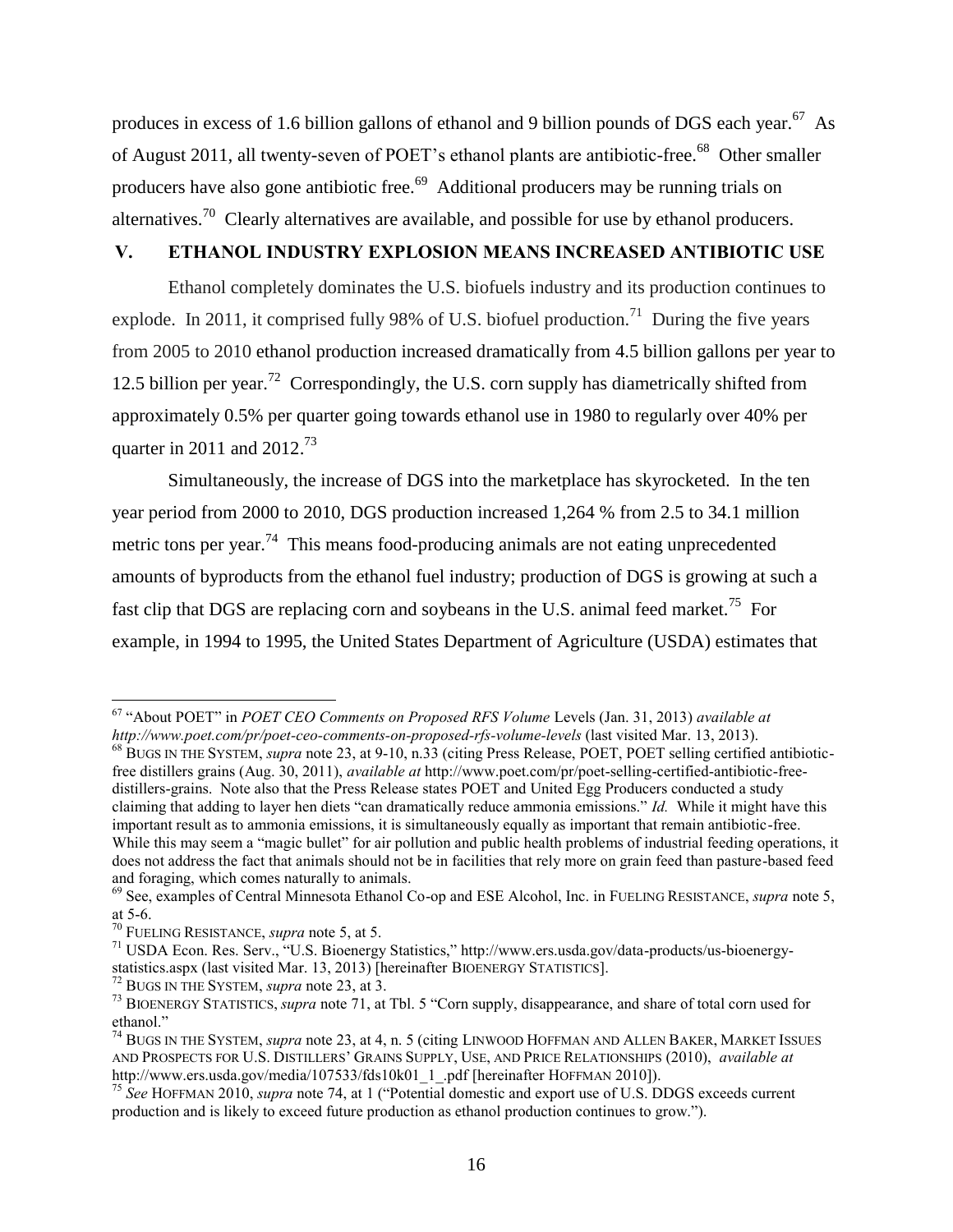approximately 1.8 million metric tons of DGS went to animal feed and "residual" uses.<sup>76</sup> By August 2012, the estimated annual use of DGS for animal feed and residual uses had catapulted to 28.6 million metric tons.<sup>77</sup>

The corn industry actually places the production of DGS higher, having jumped from less than 5,000 metric tons per marketing year in 2000 to approximately 37,500 in 2012 and predicts that it will increase to more than 40,000 metric tons in 2015.<sup>78</sup> As many if not the majority of ethanol producers use antibiotics in unregulated amounts, and have limited avenues to profit from the byproducts of ethanol production, Petitioners believe it is safe to assume that as ethanol production increases, so does food-producing animal consumption of DGS with antibiotic residues.<sup>79</sup>

# <span id="page-19-0"></span>**VI. FDA'S CURRENT APPROACH DOES NOT PROTECT PUBLIC HEALTH OR THE ENVIRONMENT AND PERMITS PHARMACEUTICAL MANUFACTURERS AND ETHANOL PRODUCERS TO SKIRT THE LAW; A PETITION FOR RULEMAKING IS NECESSARY**

## **A. FDA's Failure to Regulate Contributes to Antibiotic Resistance.**

<span id="page-19-1"></span>Currently, antibiotics in DGS fed to food-producing animals are completely unregulated. FDA's failure to regulate means that the sales, sources of sales, and quantity of use are unlimited. Thus, FDA is permitting pharmaceutical manufacturers to sell unlimited amounts of antibiotics to ethanol producers on an over-the-counter basis. Ethanol producers can purchase antibiotics from farm and feed supply stores, or even over the Internet. $80$  Antibiotics manufacturers may also be overseas and thus subject to lower standards of safety and production than what is required in the U.S. That said, some countries, such as Canada, make distinctions between DGS used for animal feed that are sourced from industrial fuel production processes versus food grade manufacturing processes such as potable alcohol production. <sup>81</sup> Canada's

 $\overline{a}$ <sup>76</sup> BIOENERGY STATISTICS, *supra* note 71, at Tbl. 8 "Dried Distillers Grain with Solubles: Supply and Disappearance."

 $76$  Id.

 $^{77}$  Id.  $\,$ 

<sup>78</sup> Shurson et al. 2012, *supra* note 45, at 3.

<sup>79</sup> *See* FUELING RESISTANCE, *supra* note 5, at 4 (summarizing FDA data showing a majority of tested ethanol distillers grains contained antibiotic residues).

<sup>80</sup> FUELING RESISTANCE, *supra* note 5, at 4.

<sup>&</sup>lt;sup>81</sup> Canadian Food Inspection Agency (CFIA), RG-6 Regulatory Guidance: Ethanol Distillers' Grains for Livestock Feed, at 2.0 & 4.4, http://www.inspection.gc.ca/animals/feeds/regulatory-guidance/rg-

<sup>6/</sup>eng/1329275341920/1329275491608 (noting that these additives are not used in potable alcohol distilling, so are not a concern in their byproduct).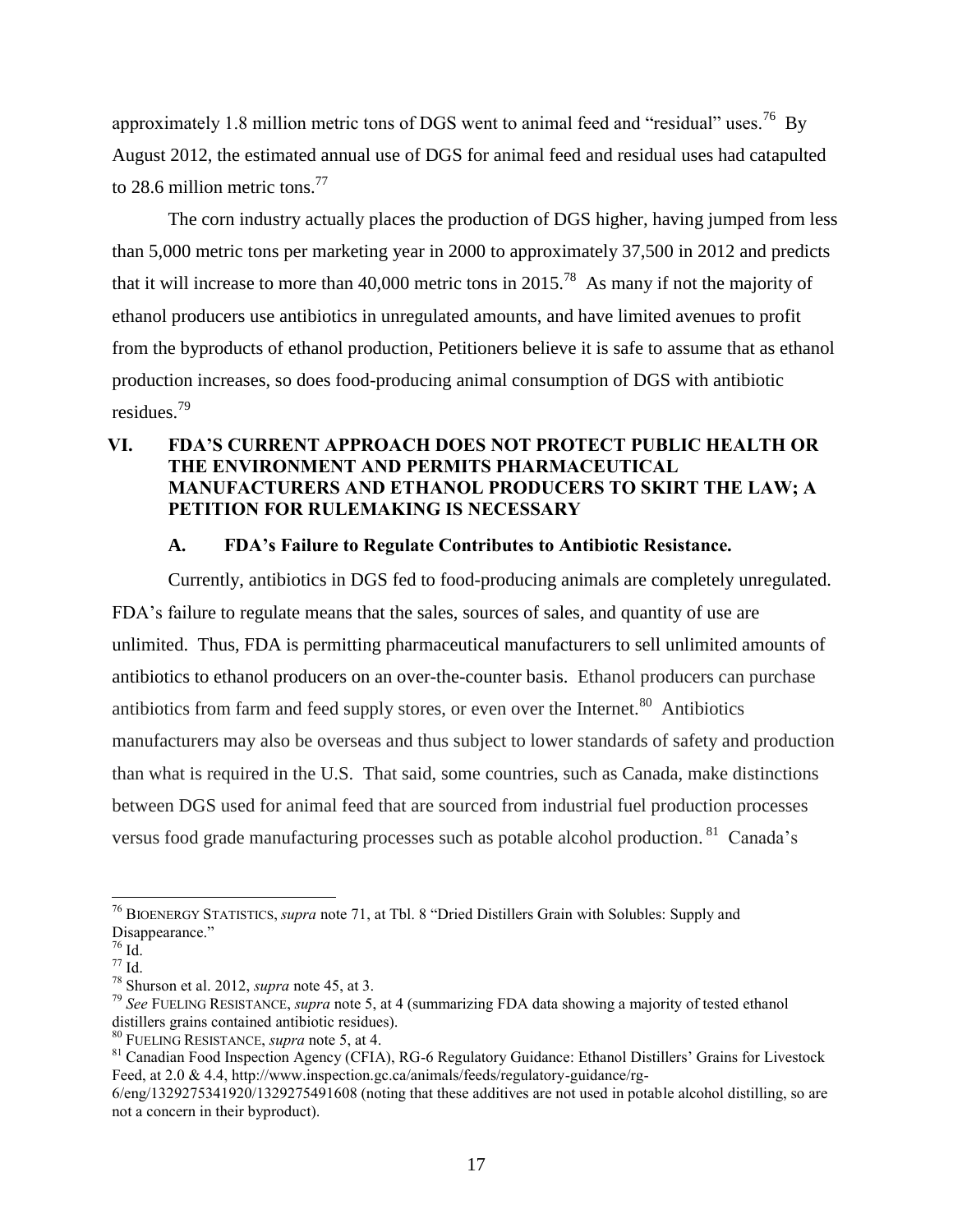approach is that materials coming into fuel production plants are not food grade and thus inappropriate to introduce in to the food system. <sup>82</sup>

Without any dosage limitations or medical oversight, ethanol producers have full discretion over the quantity and frequency of antibiotic use in manufacturing fuel. FDA does not track antibiotic sales to ethanol producers as it does for use in animals.<sup>83</sup> It is thus nearly impossible to estimate with any accuracy the amount of antibiotics the ethanol industry uses.<sup>84</sup> USDA and the U.S. Census Bureau are aware that there is an overall lack of transparency in the U.S. ethanol industry.<sup>85</sup> What is certain, however, is that ethanol production in the U.S. is skyrocketing. Accordingly, so must be the industry's use of antibiotics, the amount of DGS sold to industrial animal producers, and the amount of antibiotics consumed by food-producing animals.

FDA is supposed to closely monitor and regulate the use of antibiotics in food-producing animals, and to build on existing regulations and agency policy. FDA recently published two guidance documents urging limitations on antibiotic use.<sup>86</sup> FDA is also currently under district court orders (stayed pending appeal) to pursue procedural steps to address public petitions to halt non-therapeutic uses of penicillin, tetracycline, and other medically important antibiotics.<sup>87</sup> None of FDA's regulations however, specifically address the present scenario–where antibiotics used in another manufacturing process are then fed to food-producing animals. Without a bare

l

<sup>82</sup> See Cheryl Warren, *Canada Considers New Policy for DDGs*, PROGRESSIVE FARMER, Mar. 28, 2008. *See also* CFIA, *supra* note 81, at 4.2(i) (discussing antimicrobial residues in distillers grains and the duty to monitor these substances to avoid surpassing safe thresholds).

<sup>&</sup>lt;sup>83</sup> BUGS IN THE SYSTEM, *supra* note 23, at 3, n.3 (citing LINWOOD HOFFMAN AND ALLEN BAKER, ECON. RESEARCH SERVICE, USDA, ESTIMATING THE SUBSTITUTION OF DISTILLERS' GRAINS FOR CORN AND SOYBEAN MEAL IN THE U.S. FEED COMPLEX (Oct. 2011), *available at* http://www.ers.usda.gov/media/236568/fds11i01\_2\_.pdf); *see also* Animal Drug User Fee Act § 105 Antimicrobial Animal Drug Distribution Reports (ADUFA) (as amended 2008), 21 U.S.C. § 360b(l)(3)(A).

<sup>84</sup> FUELING RESISTANCE, *supra* note 5, at 4.

<sup>85</sup> *See, e.g.,* HOFFMAN 2010, *supra* note 74, at 2 ("[Census] production estimates were considered incomplete by many Government and industry analysts. Other production estimates lack transparency and comparability. So, until the U.S. Census Bureau estimates are more complete and reflect ethanol production data, a transparent estimation method would serve both the Government and the industry, offering estimates for the production and consumption of distillers' grains.").

<sup>86</sup> *See* GUIDANCE #209, *supra* note 11; CTR. FOR VETERINARY MED., FDA, DRAFT GUIDANCE FOR INDUSTRY #213: NEW ANIMAL DRUGS AND NEW ANIMAL DRUG COMBINATION PRODUCTS ADMINISTERED IN OR ON MEDICATED FEED OR DRINKING WATER OF FOOD-PRODUCING ANIMALS (2012), *available at* 

http://www.fda.gov/downloads/AnimalVeterinary/GuidanceComplianceEnforcement/GuidanceforIndustry/UCM299 624.pdf.

<sup>87</sup> *See*, *Natural Resources Defense Council, Inc. v. U.S. F.D.A*., No. 1:11-cv-03562-JCF (S.D.N.Y 2012) [hereinafter *NRDC v. FDA*] (District Court case closed Aug. 30, 2012; matter on appeal to the Second Circuit, Case Nos. 12- 2106 and 12-3607 and oral arguments were held Feb. 8, 2013). *See* Doc. 70 – Memorandum Opinion and Order (Mar. 22, 2012) and Doc. 103 – Memorandum and Order (Aug. 8, 2012).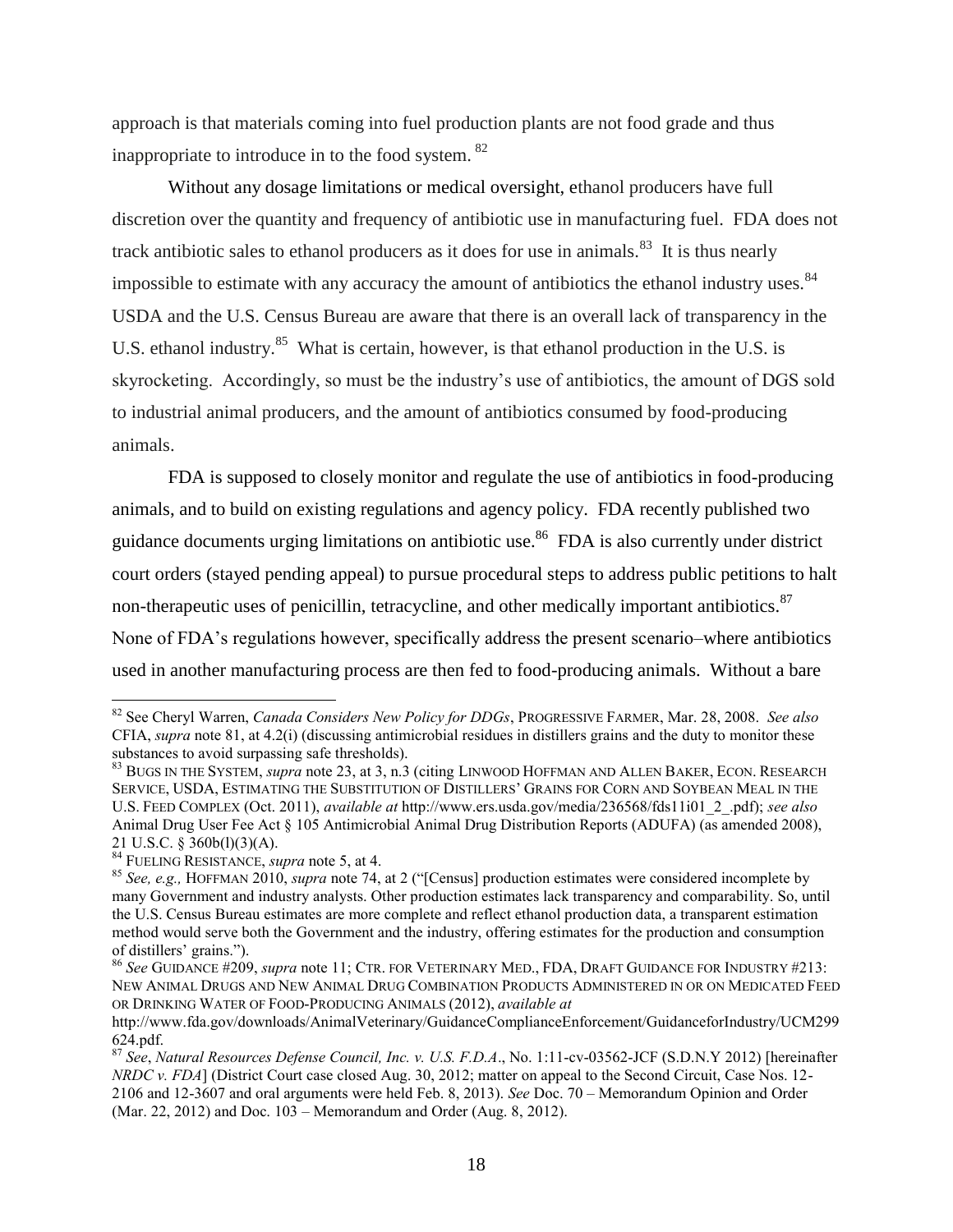minimum of protection for the animals or for the American public from inappropriate antibiotic use, FDA is abstaining from its legal duties under the FFDCA and the APA.

#### **B. Residue Avoidance Program Tools Are Unfunded.**

<span id="page-21-0"></span>FDA has set standards for withdrawal times for some antibiotics intentionally administered to some food-producing animals,<sup>88</sup> and set tolerance levels for antibiotic residues in these animals' food products,<sup>89</sup> but FDA has no applicable legally binding standards regarding the presence of residual antibiotics in food consumed by the food-producing animals. Disturbingly, Petitioners believe that most livestock operators are not aware that distillers grains contain antibiotics. Livestock producers have a right to know what they are feeding their animals, and to account for these antibiotics in their feed regimens. This need to know is all the more compounded because U.S. residue testing services are severely compromised.

In the 1980s the USDA Food Safety and Inspection Service founded the "Residue Avoidance Program" (RAP). RAP's goal was to reduce the rate of animal residue violations through education rather than enforcement. As part of the program, several universities began the Food Animal Residue Avoidance Databank whose mission is to prevent or mitigate illegal or harmful residues of drugs, pesticides, biotoxins, and other chemical agents in foods of animal origins.<sup>90</sup> The fiscal year 2013 budget proposes completely eliminating the Food Animal Residue Avoidance Databank.<sup>91</sup> After actual and projected annual funding of one million dollars in 2011 and 2012, the President's budget proposal for Fiscal Year 2013 reduces the Food Animal Residue Avoidance Database's funding to nothing.<sup>92</sup> Thus, without funding, educational tools have lost their value and effect, and vehicles such as citizen petitions are absolutely necessary for the public to push FDA to uphold the applicable laws.

<sup>88</sup> *See, e.g.*, tylosin, 21 C.F.R. § 522.2640(e)(1)(iii); virginiamycin (no withdrawal period except when used in combination with other drugs), 21 C.F.R. §§ 558.635, 558.265(d)(1), & 558.355(f)(1)(xx); and erythromycin, 21 C.F.R.  $\S$  522.820(d)(3)(iii) (withdrawal period for cattle).

<sup>89</sup> *See* 21 C.F.R. § 556.230 (erythromycin's highest allowable tolerance residue is 0.125 ppm in poultry tissues, 0.1 ppm in beef and pork tissues); 21 C.F.R. § 556.750 (virginiamycin's highest allowable tolerance residue is 0.4 ppm in some pork products); 21 C.F.R. § 556.230 (tylosin's highest allowable tolerance residue is 0.2 ppm for animal tissues).

<sup>90</sup> Food Animal Residue Avoidance Databank, http://www.farad.org/about/iabout.asp (last visited Mar. 13, 2013).

 $91$  Office of Mgmt. & Budget, Exec. Office of the President, Budget of the United States Government, FISCAL YEAR 2013 at 84 (2012), *available at* 

http://www.whitehouse.gov/sites/default/files/omb/budget/fy2013/assets/agr.pdf (Program and Financing Table).  $92$  Id. at 84.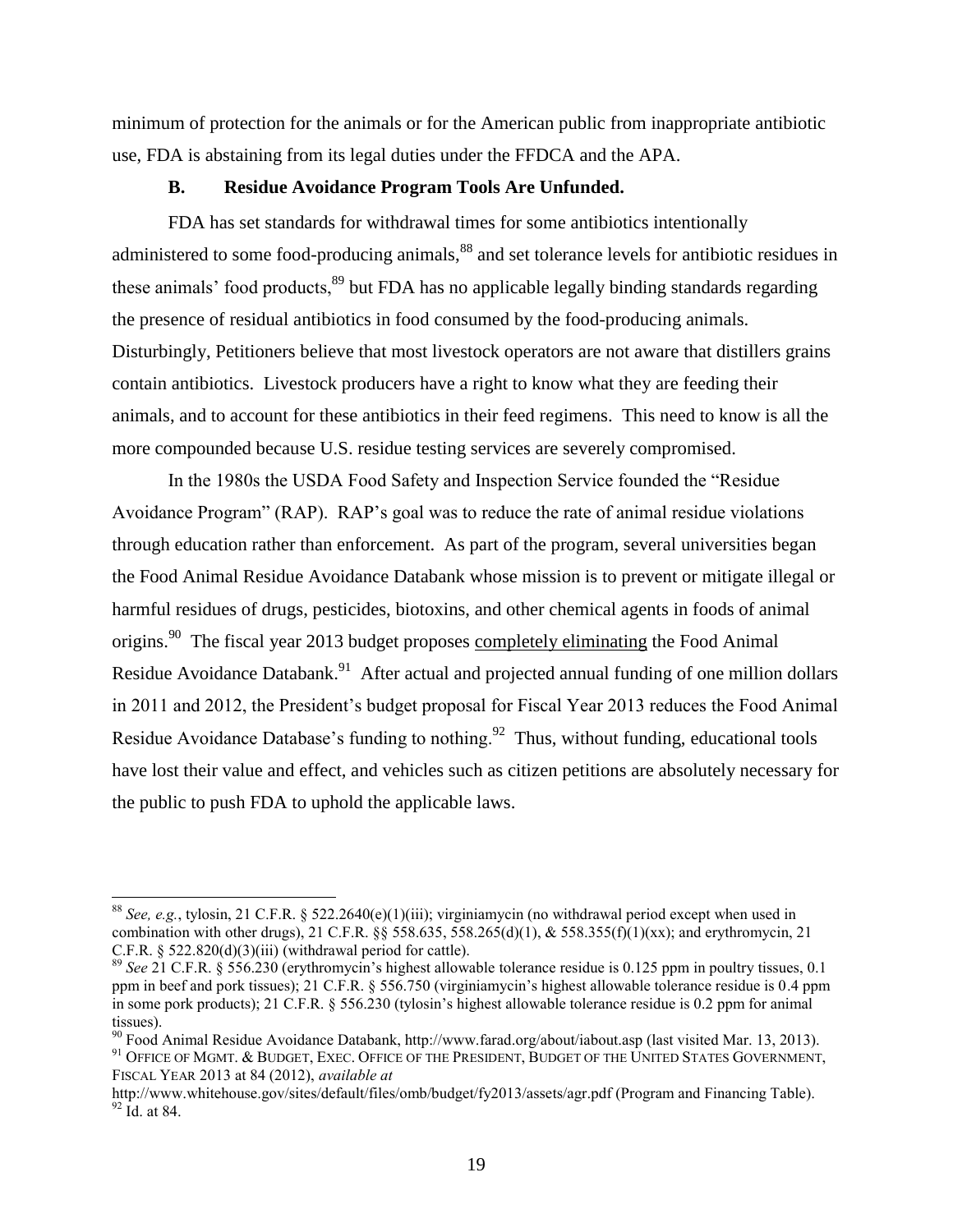#### **STATEMENT OF LEGAL GROUNDS**

<span id="page-22-0"></span>FDA has the authority to regulate antibiotics in animal feed for food-producing animals, and it has the legal obligation to prohibit and enjoin such antibiotic use. Alternatively, should FDA determine it will not prohibit such use, it must at a minimum regulate antibiotics in ethanol production by regulating the drugs as new animal drugs. Petitioners have the legal right to request FDA promulgate regulations addressing these issues.

### <span id="page-22-2"></span><span id="page-22-1"></span>**I. FDA MUST PROMULGATE REGULATIONS PROHIBITING AND ENJOINING ANTIBIOTIC USE IN DISTILLERS GRAINS FOR FOOD-PRODUCING ANIMALS**

## **A. FDA Has the Authority to Prohibit Antibiotics in Animal Feed for Food-Producing Animals.**

FDA is charged with upholding and enforcing a primary purpose of the FFDCA, to protect consumer health and safety.<sup>93</sup> FDA's statutorily-proscribed mission is to "promote the public health by promptly and efficiently reviewing clinical research and taking appropriate action on the marketing of regulated products in a timely manner" and to protect the public health by ensuring that "foods are safe, wholesome, sanitary and properly labeled."<sup>94</sup> The FFDCA "was not designed primarily for protection of merchants and traders; but was intended to protect the consuming public."<sup>95</sup> The statute requires a precautionary approach to the safety of food, drugs, devices and cosmetics.<sup>96</sup>

The framework of the FFDCA prohibits the adulteration or misbranding of products, or the introduction, delivery, or receipt of adulterated or misbranded products into interstate commerce,  $\frac{97}{2}$  and by requiring a premarket review of substances that are not generally recognized as safe.<sup>98</sup> FFDCA's scope is very broad and covers all food, drug, device, tobacco, and cosmetic products implicated for human or animal uses. Animal feeds and drugs are regulated under the FFDCA and companion FDA regulations.<sup>99</sup> FDA has a variety of tools available to it under the FFDCA, including injunctions, seizure, and removal of unapproved drugs from the market.

<sup>93</sup> 21 U.S.C. § 301 et seq.; *see U.S. v. Lane Labs-USA*, 427 F.3d 219, 227 (3d Cir. 2005).

 $94$  21 U.S.C. § 393(b)(1)-(2)(A).

<sup>95</sup> *U.S. v. Two Bags, Poppy Seeds*, 147 F.2d 123, 127 (6th Cir. 1945) (discussing the Pure Food and Drugs Act of 1906, which created the FDA and charged it with this duty).

<sup>96</sup> *See, e.g.*, substances which may render a food injurious to health shall be deemed to be adulterated under 21 U.S.C. § 342.

 $97$  21 U.S.C. § 331.

<sup>98</sup> 21 U.S.C. § 348.

 $99$  21 U.S.C. § 360b governs new animal drugs and animal feed containing such drugs, and 21 C.F.R. Subchapter E, §§ 500-589, addresses animal drugs, feeds and related products.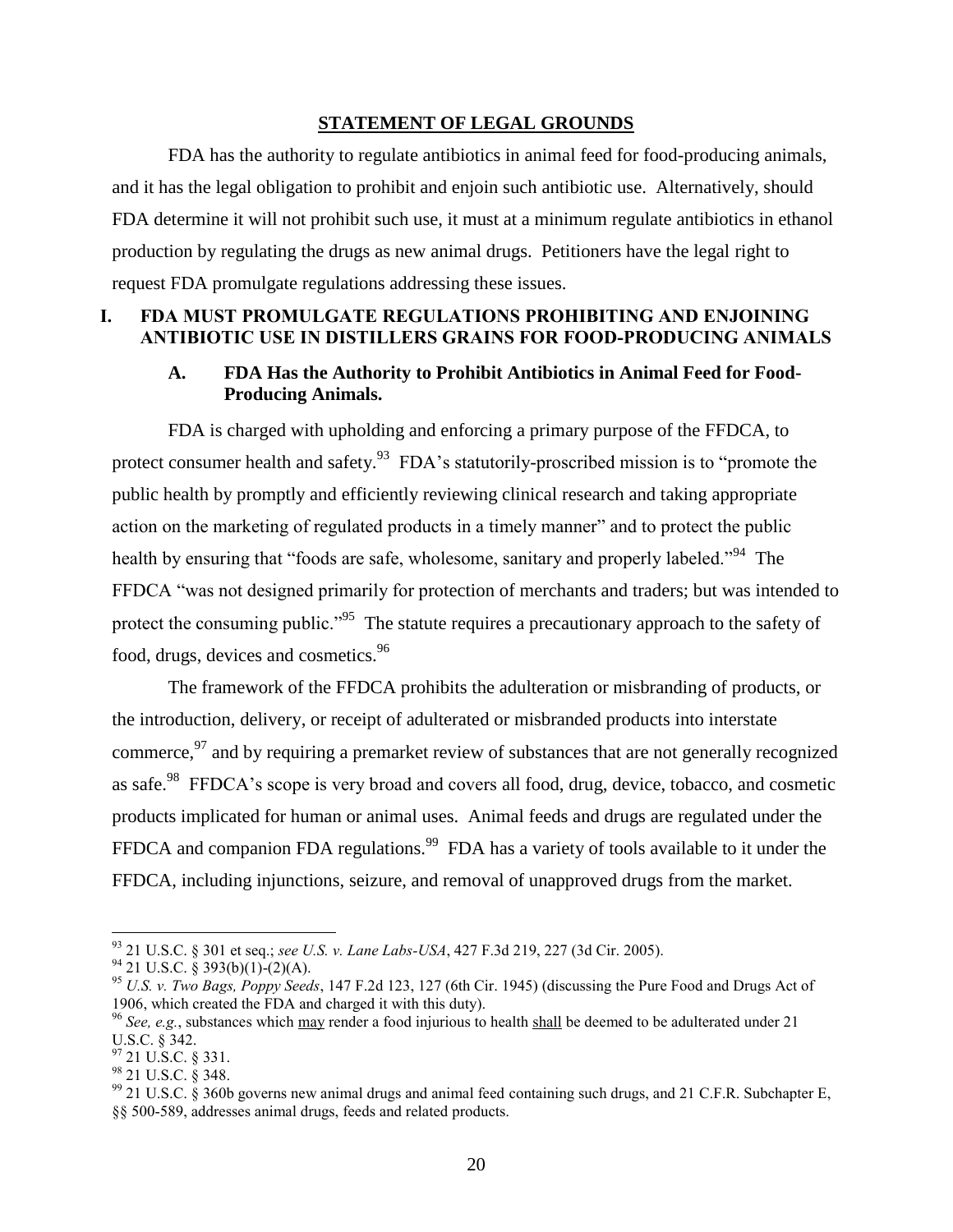Currently the Act does not address antibiotic residues in distillers grains sold as animal feed to food-producing animals, and the product is not banned.

Antibiotics in distillers grains fall within the purview of the FFDCA. DGSs are "food" under the FFDCA, as are the animals themselves who consume DGS, and their food products intended for human consumption may be considered "food" under the FFDCA.<sup>100</sup> "The term 'food' means … articles used for food or drink for man or other animals… [and] articles used for components of any such article."<sup>101</sup> The concept of "food" under the FFDCA is intended to be broadly construed to be consistent with the legislature's intent of reaching all persons responsible for adulteration of food.<sup>102</sup> DGS sold to animal producers are also "animal feed" for purposes of the FFDCA as they are "intended for use for food for animals other than man and which is intended for use as a substantial source of nutrients in the diet of the animal, and is not limited to a mixture intended to be the sole ration of the animal."<sup>103</sup> Additionally, distillers grains with antibiotic residues may, as is discussed further in this Petition, qualify as new animal drugs under the FFDCA. All of these substances are under FDA's authority pursuant to the FFDCA, and to uphold the purposes of the FFDCA, to protect consumer health and safety, FDA should prohibit their use.

### <span id="page-23-0"></span>**B. Distillers Grains Produced with Antibiotics Are Adulterated Under the FFDCA and Must Be Prohibited.**

Food is adulterated, and legally impermissible, if it bears or contains any poisonous or deleterious substance which may render it injurious to health.<sup>104</sup> See also U.S. v. Lexington Mill *& Elevator Co.*, 232 U.S. 399, 410-11, 34 S. Ct. 337 (1914) (if there is any possibility that the food will be injurious it may be condemned). If a substance may be injurious, it shall be deemed adulterated.<sup>105</sup> "Adulteration" does not matter if a substance is naturally-occurring or added as part of a manufacturing process. *See, e.g. U.S. v. An Article of Food Consisting of Cartons of Swordfish*, 395 F. Supp. 1184, 1186 (S.D.N.Y. 1975) (imported swordfish containing mercury is "adulterated"); *Community Nutrition Institute v. Young*, 818 F.2d 943 (D.C. Cir. 1987)

l

<sup>100</sup> *U.S. v. Tuente Livestock*, 888 F. Supp. 1416, 1424, 1426 (S.D. Ohio 1995) (Court found live hogs to be "food" in FDA action against middlemen for selling pigs whose edible tissues were tainted with illegal residual levels of sulfamethazine).

 $^{101}$  21 U.S.C. § 321(f).

<sup>102</sup> *See Tuente Livestock*, 888 F. Supp. at 1426.

<sup>103</sup> 21 U.S.C. § 321(w).

 $104\overline{21}$  U.S.C. § 342(a)(1).

 $105$  21 U.S.C. § 342 (emphasis added).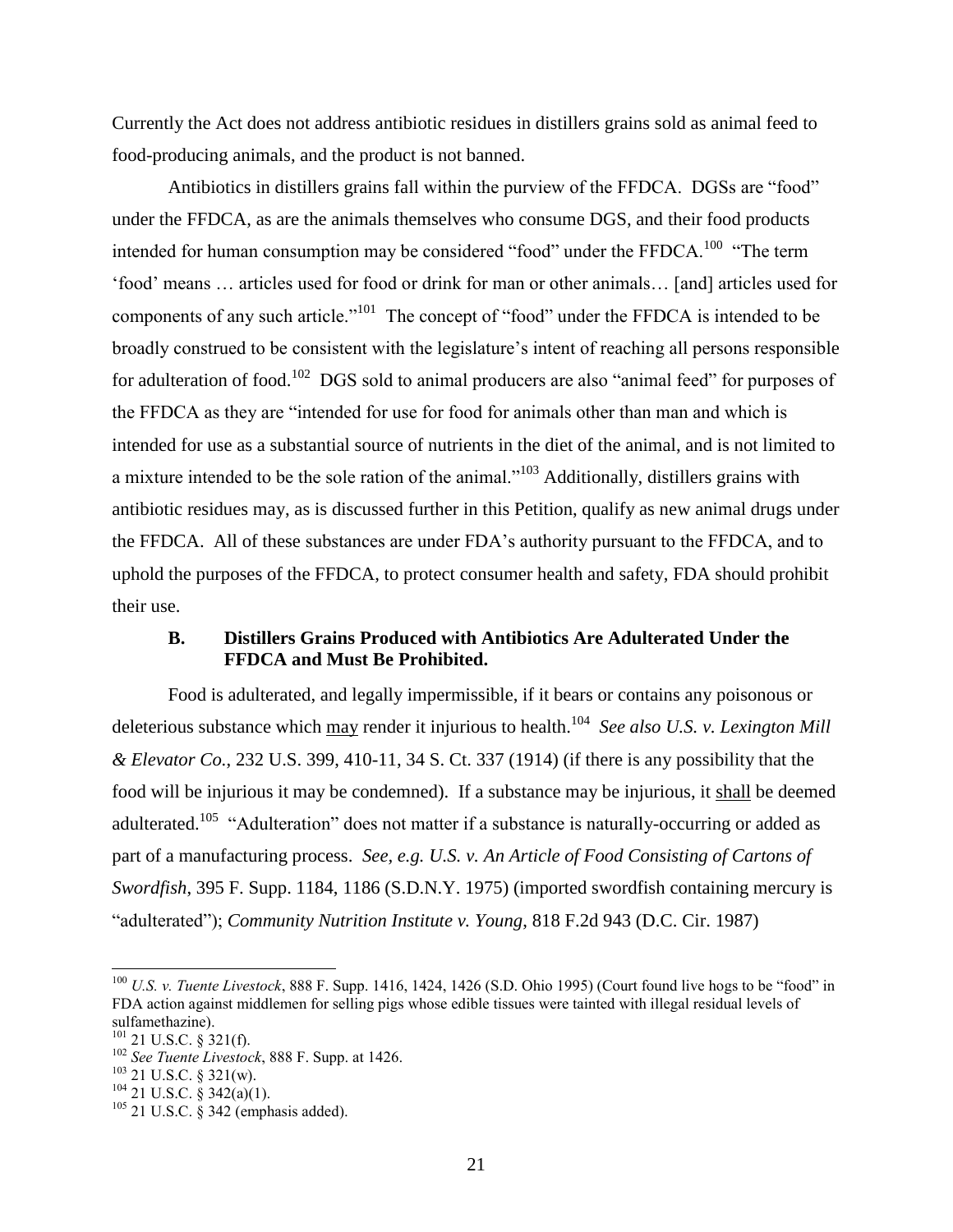(intentional blending of contaminated corn with uncontaminated corn is "adulterated"). Beyond the provisions of 21 U.S.C. § 342(a), food is adulterated once an added poisonous or deleterious substance exceeds any regulated tolerance  $\lim_{h \to 0} 1^{106}$  The setting of regulated or tolerance levels are, however, based upon the **unavoidability** of the substance concerned.<sup>107</sup> Tolerance levels "do not establish a permissible level of contamination where [the substance's presence] is avoidable."<sup>108</sup> In the case of distillers grains, there exist safer and healthier alternatives in the form of DGS produced so as to not be contaminated with antibiotics.<sup>109</sup> Where the alternative is not used, distillers grains are adulterated under the FFDCA.

None of the exceptions to the FFDCA's adulteration provisions apply here. First, there is an exception for quantities that do not "ordinarily" render it injurious to health.<sup>110</sup> The standard for determining whether a substance "ordinarily" is injurious has varied in case law, with three distinct approaches emerging.<sup>111</sup> Where a substance is not naturally occurring in food, and is in fact added, a stricter approach to whether the substance is 'injurious' is merited.<sup>112</sup> With antibiotics, especially low levels that insidiously build resistance over time, there can be no consumable quantity that does not render them injurious to health. The FFDCA's precautionary approach mandates the agency taking position that the exception cannot apply to DGS as it is clear that antibiotics are injurious to health. Thus, DGS with antibiotic residues are an "adulterated" food under 21 U.S.C. § 342(a)(1) and must be prohibited.

Second, compliance with tolerances, regulatory limits, and action levels does not excuse failure to observe the more general statutory prohibition against adulteration or requirements

 $106$  21 C.F.R. § 509.4.

<sup>107</sup> 21 C.F.R. § 509.7.

 $108$  21 C.F.R. § 509.7(a).

<sup>&</sup>lt;sup>109</sup> Supra notes 63-70 and accompanying text; *infra* Statement of Factual Grounds § IV.

 $110$  21 U.S.C. § 342(a)(1).

<sup>111</sup> *See U.S. v. 2,116 Boxes of Boned Beef Weighing Approximately 154,121 Pounds*, 516 F. Supp. 321, 329-30 (D. Kan. 1981) naming the three approaches as: "(1) injuriousness *per se* from the presence of a poison in however small an amount, rejected by [*U.S. v. Lexington Mill & E. Co.*, 232 U.S. 399, 34 S. Ct. 337 (1914)]; (2) a reasonable possibility of harm for added deleterious or poisonous substances, defined by *Lexington Mill*; and (3) injurious under ordinary uses and under ordinary conditions for naturally occurring substances."), *aff'd*, 726 F.2d 1481, *cert. denied*, 105 S. Ct. 105, 469 U.S. 825, *r'hg denied*, 105 S. Ct. 557, 469 U.S. 1068.. The District Court in *Boxes of Boned Beef* adopted the second "reasonable possibility of harm" test. *Boxes of Boned Beef*, 516 F. Supp. at 330. <sup>112</sup> *See, e.g.*, *Certified Color Ind. Com. v. Sec'y of Health, E. & W.*, 236 F.2d 866, 869 (2d Cir. 1957) ("if the

complained of ingredient is an added one, then the food is adulterated if the substance *may* render it injurious to health") (emphasis in original); *Young v. Cmty. Nutrition Inst.*, 476 U.S. 974, 976-77, 106 S. Ct. 2360 (1986) (finding 21 U.S.C. § 342 makes it "clear" that "food containing a poisonous or deleterious substance in a quantity that ordinarily renders the food injurious to health is adulterated. If the harmful substance in the food is an added substance, then the food is deemed adulterated, even without direct proof that the food may be injurious to health, if the added substance is "unsafe" under 21 U.S.C. § 346.").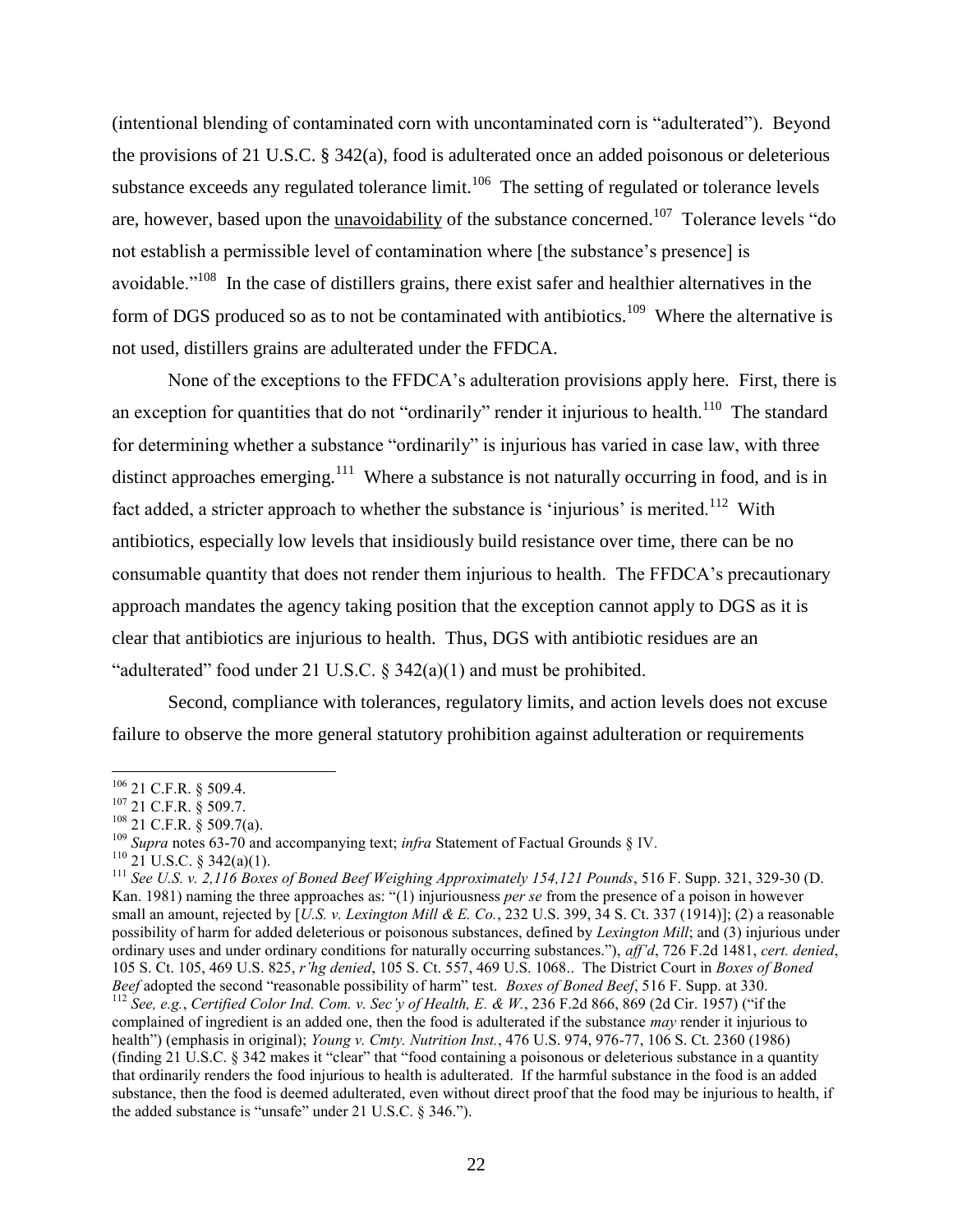such as adherence to current good manufacturing practices  $(CGMPs)$ .<sup>113</sup> A food is deemed adulterated where "[a]ny poisonous or deleterious substance added to any food, except where such substance is required in the production thereof and cannot be avoided by any good manufacturing practice shall be deemed unsafe..."<sup>114</sup> Failure to adhere to current good manufacturing practices means that a drug "shall be deemed adulterated",  $^{115}$  and shall be deemed unsafe.<sup>116</sup> The manufacturer of food must at all times utilize quality control procedures which will reduce contamination to the lowest level currently feasible."<sup>117</sup> If DGS qualify as medicated feed or if ethanol producers need feed mill licenses, CGMPs cannot include using antibiotics, which pose a public health risk, when safer alternatives are available.<sup>118</sup> Antibiotic use in the production of ethanol is not required, and can in fact be avoided because efficient and economical alternatives exist. Thus, the use of antibiotics in ethanol production, and the antibiotics in food-producing animal feed, is entirely avoidable, DGS are adulterated under the FFDCA, and must be prohibited.

Lastly, the regulatory approach to "inactivated", "inactive", "incidental" or "inert" ingredients and the results of FDA's own studies debunk the import of biased conclusions to the contrary.<sup>119</sup> The legal upshot of having ingredients categorized as such (by industry) is not without consequence. Several provisions of the FFDCA demonstrate the Act's predilection towards disclosure of ingredients considered "inactive". First, inactive ingredients must be labeled in some manner; failure to label may violate the FFDCA's misbranding provisions.<sup>120</sup> Second, qualitative or quantitative formulation changes in new animal drugs including inactive ingredients require the submission and approval of a new application to  $FDA$ .<sup>121</sup> Third, inactive ingredients in new animal drugs must be made public unless extraordinary circumstances are shown.<sup>122</sup> Efforts to claim that antibiotic residues are inactive or inactivated simply split hairs in

 $\overline{\phantom{a}}$ 

 $122$  21 C.F.R. § 514.11(e)(5).

<sup>&</sup>lt;sup>113</sup> 21 C.F.R. § 509.7(b); 21 U.S.C. § 351(a)(2)(B) (adulteration includes not adhering to current good manufacturing practices).

 $114$  21 U.S.C. § 346 (emphases added).

 $115$  21 C.F.R. § 225.1(a).

 $^{116}$  21 U.S.C. § 360b(a).

 $117$  21 C.F.R. § 509.7(b).

<sup>&</sup>lt;sup>118</sup> *See, e.g.*, 21 C.F.R. § 225.1 (medicated feed), 21 U.S.C. §§ 360b(m) (feed mills), 351(a)(2)(B) (CGMPs must be followed).

<sup>119</sup> *See, e.g.,* Lora Berg, *supra* note 40.

<sup>120</sup> *See, e.g.*, 21 U.S.C. § 360b(c)(2)(A)(viii); *see also Loreto v. Proctor & Gamble Co.,* 737 F. Supp. 2d 909, 919- 920, n.5 (S.D. Ohio 2010) (discussing misbranding in both active and inactive ingredient listings). <sup>121</sup> 21 C.F.R. § 514.8(b)(2)(ii)(A).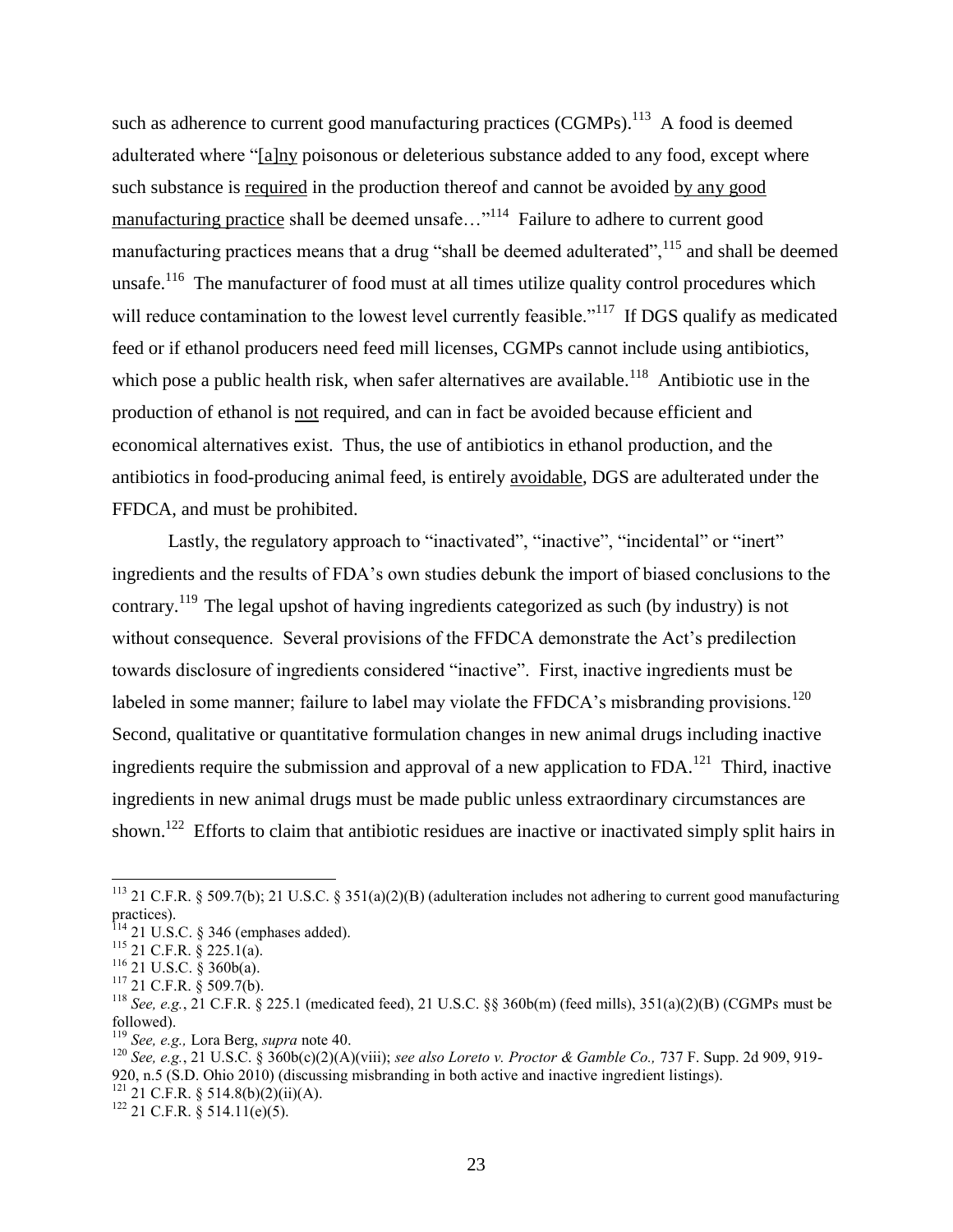an effort to entirely avoid the obvious problem, that DGS contain antibiotic residues. Yet, even if DGS antibiotic residues were "inactivated", the FFDCA still requires regulation. The claims of "inactive" do not debunk the fact that the substance *may* render a food injurious to health, in which case it shall be deemed adulterated. Prohibition of antibiotic in DGS used for foodproducing animals is the safest approach and the one most consistent with the FFDCA's purpose.

## <span id="page-26-0"></span>**C. FDA-Approved Uses of Medically Important Antibiotics Do Not Include The Byproducts of Industrial Fuel Production, Thus DGS Are Impermissible and FDA Must Promulgate Regulations Prohibiting Their Use.**

None of FFDCA's provisions addressing antibiotics regulate DGS. The approved new animal drug applications for virginiamycin, tylosin, penicillin, or erythromycin do not address antibiotic residues in animal feed from ethanol production. They address increasing rates of weight gain, improving feed efficiency, and some disease treatment.<sup>123</sup> The Animal Medicinal Drug Use Clarification Act of 1994 regulates veterinarian prescription of extralabel uses of certain approved new animal drugs; it does not regulate antibiotics in DGS.<sup>124</sup>

Similarly, none of FDA's Compliance Policy Guides (CPGs) address antibiotics in DGS. However, existing CPGs support the Petitioners' request that FDA prohibit antibiotics in DGS for food-producing animals, for example: CPG § 682.100 "Use of Drug-Contaminated Products in Animal Feed", states that "[a] product contaminated with a drug, but otherwise suitable for use as an ingredient in a feed, may not be used indiscriminately in a feed" and that FDA would consider the use of penicillin-contaminated nonfat dry milk as an ingredient in a non-medicated feed as a violation of the FFDCA;<sup>125</sup> CPG  $\S$  680.500 "Unsafe Contamination of Animal Feed from Drug Carryover" provides that cross-contamination of certain unapproved carcinogenic or toxic drugs during feed manufacturing a violation of good manufacturing practices may occur and feed may be adulterated.<sup>126</sup> Other CPGs are not relevant, such as CPG  $\S$  682.200 "The Use of Antibiotic Drug Residue By-Products in Animal Feed []" is not applicable because it

l

<sup>&</sup>lt;sup>123</sup> *See, e.g.*, 21 C.F.R. § 558.635(d)(1)-(3) (approved uses for virginiamycin); 21 C.F.R. § 558.625(f)(1)(i)-(vi) (approved uses for tylosin); 21 C.F.R.  $\S 558.460(d)(1)$  (approved uses for penicillin); and 21 C.F.R.  $\S 558.248(c)(1)$ -(2) (approved uses for erythromycin thiocyanate).

Pub. L. 103-396, 108 Stat. 4153 (Oct. 22, 1994).

<sup>125</sup> FDA, CPG § 682.100 "Use of Drug Contaminated Products in Animal Feed" *available at* http://www.fda.gov/ICECI/ComplianceManuals/CompliancePolicyGuidanceManual/ucm074702.htm

<sup>126</sup> FDA, CPG § 680.500 "Unsafe Contamination of Animal Feed from Drug Carryover," *available at* http://www.fda.gov/ICECI/ComplianceManuals/CompliancePolicyGuidanceManual/ucm074699.htm.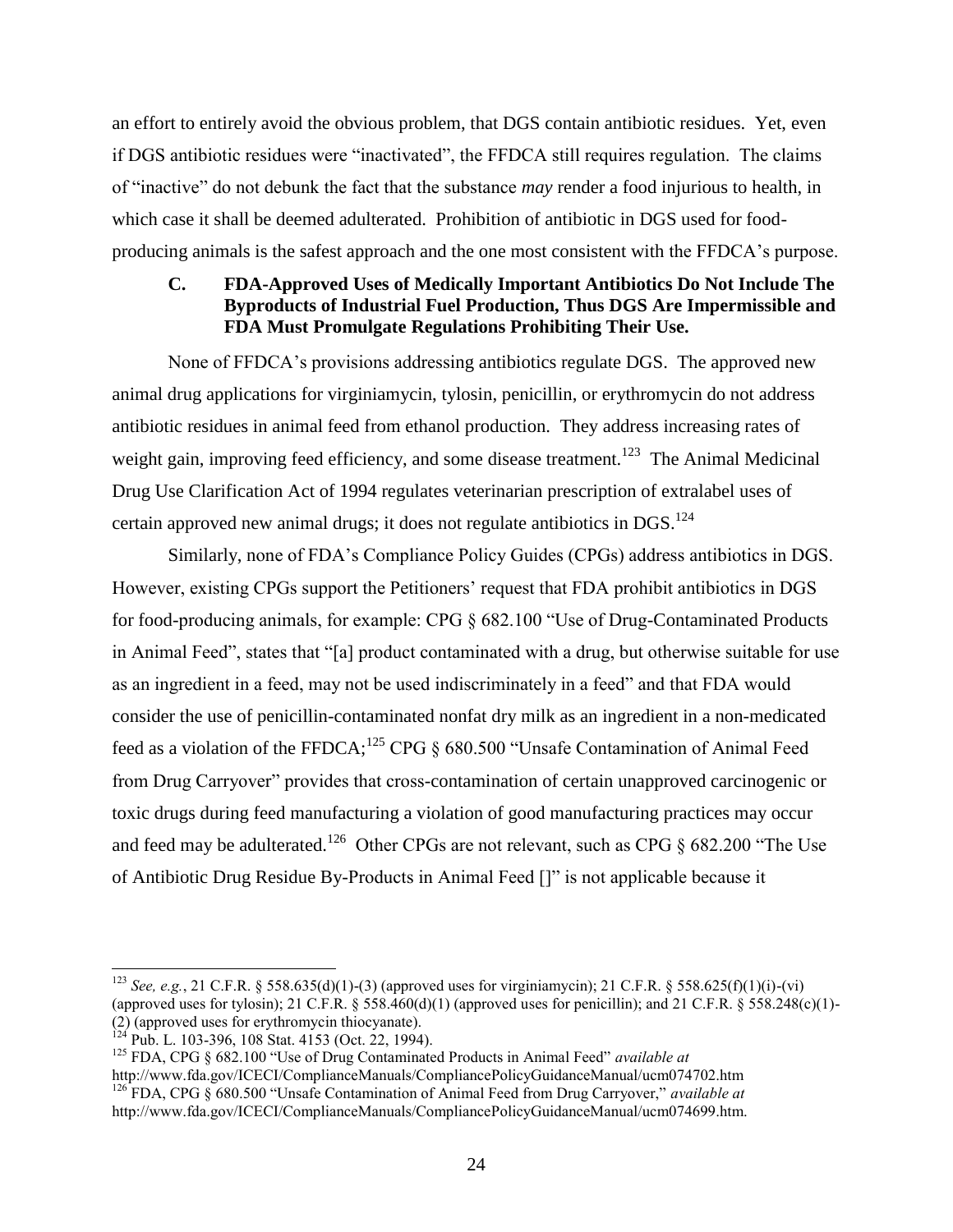addresses antibiotic pre-mix feeds.<sup>127</sup> Thus, FDA's own policy guides favor prohibiting contamination of feed from antibiotics, and FDA should promulgate regulations accordingly.

## <span id="page-27-0"></span>**D. Due to Problem of Antibiotic Resistance, FDA's Failure to Initiate Rulemaking Prohibiting Antibiotics in Distillers Grains, or to Take Other Action, is Arbitrary, Capricious and Otherwise Unlawful.**

As discussed above, FDA has the legal authority under the FFDCA's adulteration provisions, and under the FFDCA more generally, to take action regarding the use of antibiotics in distillers grains used as animal feed. As also discussed above, antibiotic resistance is quickly becoming a major public health threat. In at least two ways, FDA is currently violating the APA: for its failure to deem the substance "adulterated" under the Act; and for its failure to initiate rulemaking procedures prohibiting antibiotics in distillers grains. Failure of FDA to act on either or both of these matters is arbitrary, capricious, and otherwise unlawful.

Deeming antibiotics in DGS adulterated, and/or prohibiting antibiotics in DGS by regulation would be entirely consistent with the FFDCA. Thus, FDA's failure to act to date is arbitrary and capricious under the  $APA$ .<sup>128</sup> Agency interpretations that are inconsistent with Congressional intent are entirely unreasonable and not entitled to deference.<sup>129</sup> Numerous examples of FDA's approach towards antibiotics are helpful to demonstrate the agency's interpretation of the FFDCA and antibiotics, and support Petitioners' arguments that FDA's failure to act is contrary to the Act and FDA's accompanying regulations. Some of these examples are described below.

## <span id="page-27-1"></span>**E. Examples of How Failure to Act Under the FFDCA, or Issue Regulations Prohibiting Antibiotics in Distillers Grains Is Contrary to FDA's Own Interpretations and Applications of Its Authority.**

FDA's current approach to not regulate antibiotics in DGS is contrary to at least four of its own interpretive documents. Failure of an agency to adhere to its own guidance or interpretive documents, ignoring its own manuals or guidance documents, or abandoning its own customs and practices, can be analyzed as arbitrary and capricious actions under the APA. *See, e.g.*, *Utahns for Better Transp. v. U.S. Dept. of Transp.*, 305 F.3d 1152, 1165 (10th Cir. 2002) ("Agencies are under an obligation to follow their own regulations, procedures, and precedents,

 $\overline{\phantom{a}}$ <sup>127</sup> FDA, CPG § 680.200 "The Use of Antibiotic Drug Residue By-Products in Animal Feed []", *available at* http://www.fda.gov/ICECI/ComplianceManuals/CompliancePolicyGuidanceManual/ucm074718.htm <sup>128</sup> *See* 5 U.S.C. § 706(2)(A).

 $129$  *See Chevron U.S.A. v. NRDC*, 467 U.S. 837 (1984) (only reasonable agency interpretations are entitled to judicial deference).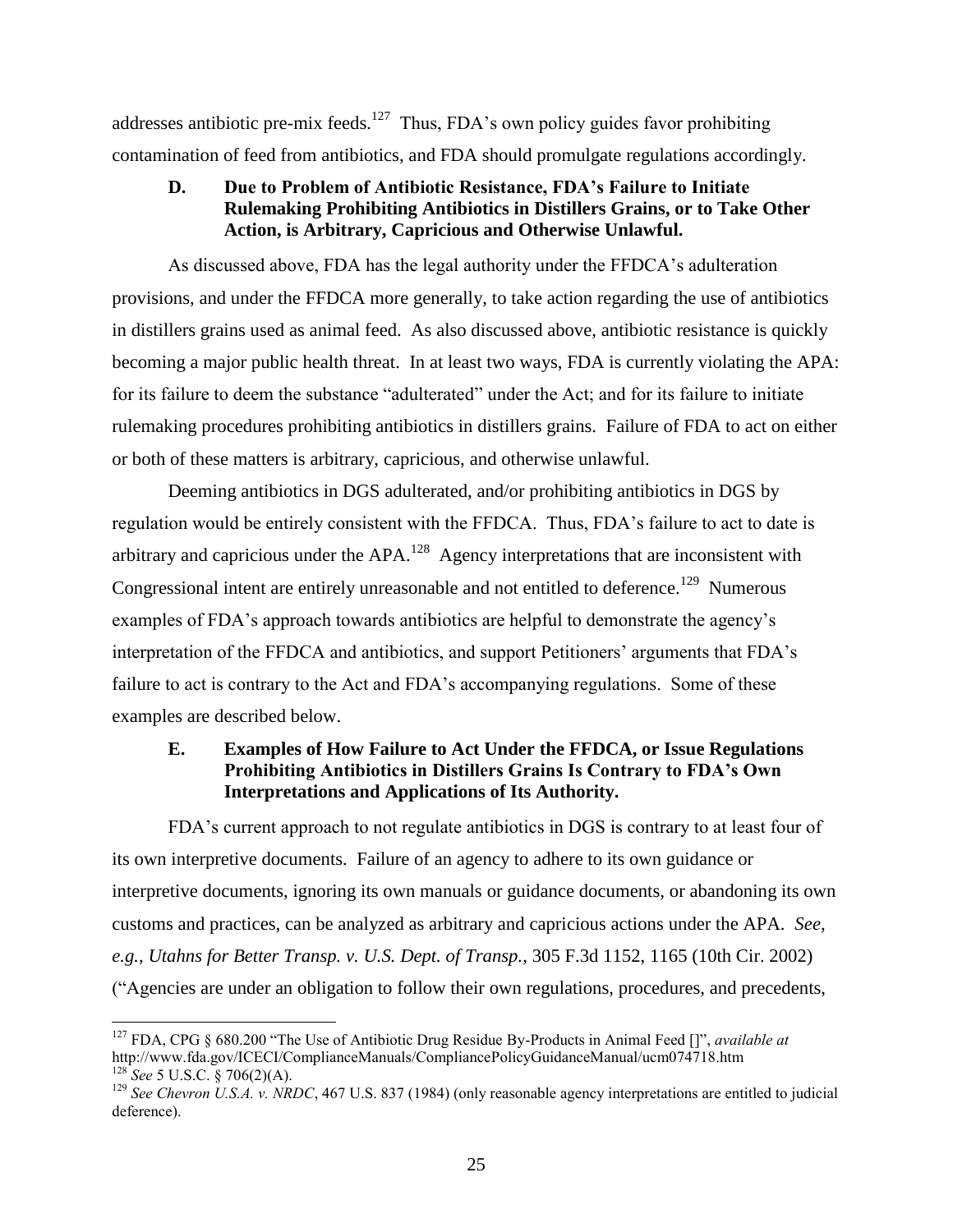or provide a rational explanation for their departure.")(citations omitted); *Lake Mohave Boat Owners Ass'n v. Nat'l Park Serv.*, 138 F.3d 759, 763 (9th Cir. 1998) *Atchinson v. Wichita Board of Trade*, 412 U.S. 800, 808 (1973) (deviation from guidelines can be reviewed as arbitrary and capricious). Here, where the FFDCA is silent as to express treatment of DGS and antibiotics and animal feed, and so are the agency's regulations, agency interpretations are entitled to considerable deference and weight.<sup>130</sup> In addition to the agency interpretations discussed below, FDA has previously publicly stated it supports a ban of non-therapeutic uses of antibiotics in raising food animals.<sup>131</sup> This would necessarily include antibiotics in distillers grains fed to food-producing animals.

First, Guidance for Industry #72 "GMP's for Medicated Feed Manufacturers Not Required to Register and Be Licensed With FDA" states that for medicated and non-medicated animal feed, "[a] most important responsibility of an animal feed manufacturer is to assure that the feed produced-whether medicated or non-medicated-meets the intended specifications and is not adulterated. All feed mixing operations, regardless of size or drugs used, share this responsibility."<sup>132</sup>

Second, FDA has interpreted its authority over animal feed broadly. The Framework of the FDA Animal Feed Safety System (AFSS) "covers the entire continuum of Agency activities from pre-approval of additives for use in feed, to establishing limits on feed hazards, providing education and training, conducting research, performing inspections, and taking enforcement for ensuring compliance with Agency regulations. Furthermore, the AFSS includes oversight of feed production, including, manufacture, labeling, storage, distribution and use of **all** feed at **all** stages of production, whether at commercial or non-commercial establishments."<sup>133</sup>

Third, FDA's 2012 issuance of Guidance for Industry #209 entitled "The Judicious Use of Medically Important Antimicrobial Drugs in Food-Producing Animals" supports regulation of

 $\overline{\phantom{a}}$ 

<sup>130</sup> *See, e.g.*, *Gladstone Realtors v. Village of Bellwood*, 441 U.S. 91, 107, 99 S. Ct. 1601, 1612 (1979).

<sup>131</sup> *Supra* note 62; *see also* FUELING RESISTANCE, *supra* note 5, at 3, n. 5.

<sup>&</sup>lt;sup>132</sup> CTR. FOR VETERINARY MED., FDA, GUIDANCE FOR INDUSTRY #72: GMP'S FOR MEDICATED FEED MANUFACTURERS NOT REQUIRED TO REGISTER AND BE LICENSED WITH FDA (May 1998, updated Oct. 21, 2010), *available at*

http://www.fda.gov/downloads/AnimalVeterinary/GuidanceComplianceEnforcement/GuidanceforIndustry/UCM052 386.pdf

<sup>&</sup>lt;sup>133</sup> FDA, Animal & Veterinary – Fourth Draft: Framework of the FDA Animal Feed Safety System http://www.fda.gov/AnimalVeterinary/SafetyHealth/AnimalFeedSafetySystemAFSS/ucm196795.htm (last visited Mar. 12, 2013) (bold emphasis original).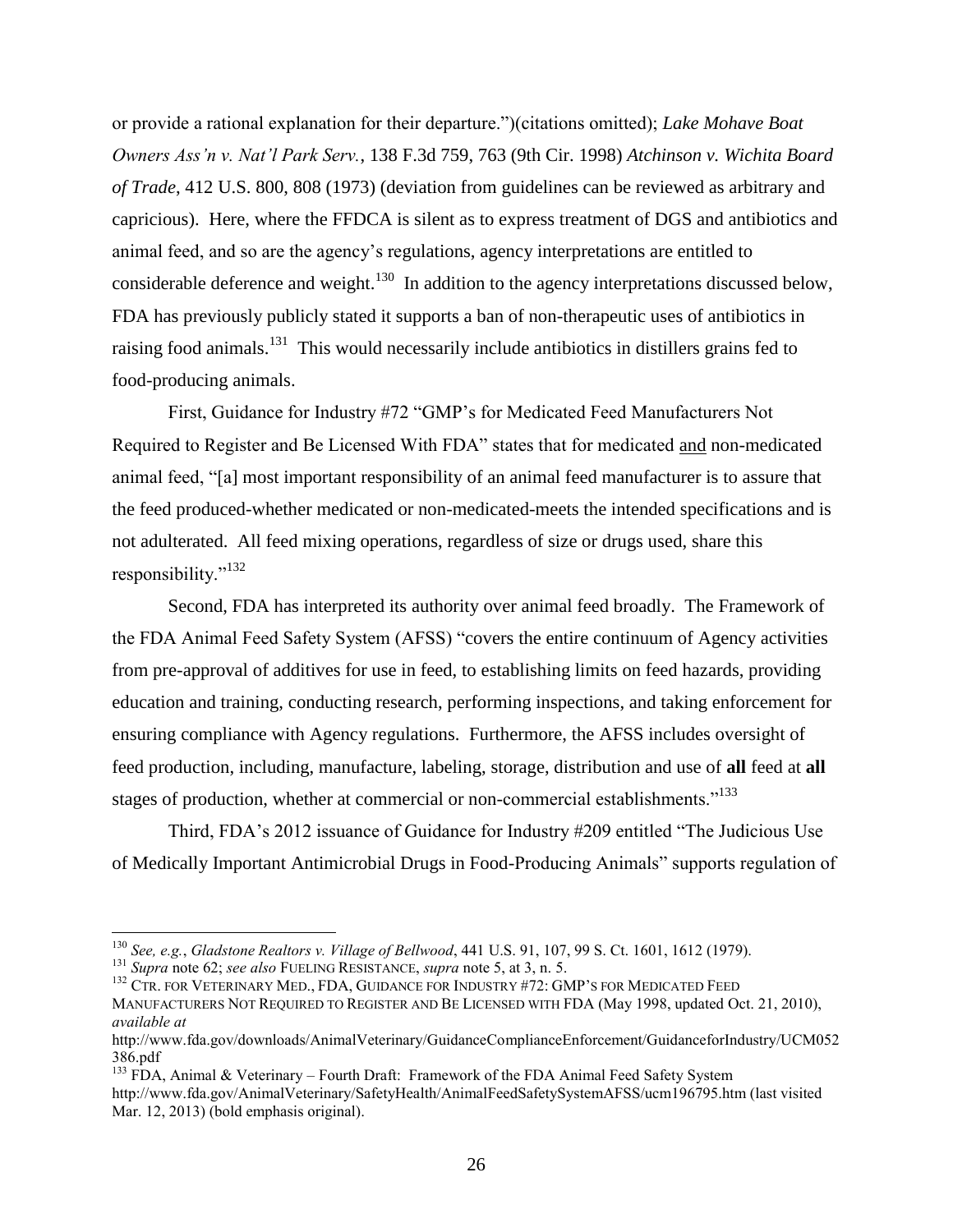antibiotics in DGS. $^{134}$  Guidance #209 sets forth important premises regarding misuse and overuse of antibiotics, antibiotic resistance, the loss of effectiveness of antibiotics, and proposes voluntary measures. According to FDA, "judicious use" "means that unnecessary or inappropriate use should be avoided."<sup>135</sup> FDA's proposed voluntary framework consisted of two core principles: first, limiting medically important antimicrobial drugs to uses in food-producing animals that are considered necessary for assuring animal health, and second, limiting such drugs to uses in food-producing animals that include veterinary oversight or consultation.<sup>136</sup> While Guidance #209 focuses on the predominant uses of antibiotics in animal agriculture–therapeutic and non-therapeutic uses-through the new animal drug provisions of the FFDCA, FDA also announced it believed that "it is important to broadly consider how antimicrobial drugs are being used."<sup>137</sup> Antibiotics in distillers grains do not have a non-therapeutic function; in fact, they have no agricultural purpose at all. Their role is only in industrial fuel manufacturing. Antibiotics in animal feed with no purpose must be injudicious. "Limited use" does not include the presence of antibiotics that have no therapeutic purpose. Lastly, distillers grains with antibiotic residues are administered wholly without veterinary oversight. All of these factors make antibiotic residues in distillers grains fed to food-producing animals contrary to FDA's current thinking on antibiotics and the risk-mitigating factors as expressed in Guidance #209 and an earlier FDA Guidance, #152 "Evaluating the Safety of Antimicrobial New Animal Drugs with Regard to Their Microbiological Effects on Bacteria of Human Health Concern."

Contemporaneous with FDA's issuance of Guidance # 209, the agency released the proposed text of the new veterinary feed directive (VFD) regulations.<sup>138</sup> The proposed VFD regulations are designed to help transition certain new animal drug products containing medically important antimicrobials from their current over-the-counter (OTC) status to one requiring veterinary oversight.<sup>139</sup> Antibiotics in distillers grains are, as an example, provided by pharmaceutical manufacturers to ethanol producers on an OTC basis.

Fourth, Guidance #152 is premised on the concept that increasing the exposure of bacterial populations to antimicrobial drugs increases the risk of generating resistance to those

 $\overline{\phantom{a}}$ 

<sup>134</sup> *See* 77 Fed. Reg. 22247 (Apr. 13, 2012) (announcing the draft text of proposed regulation).

<sup>135</sup> GUIDANCE #209, *supra* note 11, at 3.

 $136$  Id. at 21-22 (emphasis added)

<sup>137</sup> Id. at 17.

<sup>138</sup> 77 Fed. Reg. 22248 (Apr. 13, 2012) (proposing amending 21 C.F.R. §§ 558.3, 558.6).

<sup>139</sup> *See* 77 Fed. Reg. 22247 (Apr. 13, 2012).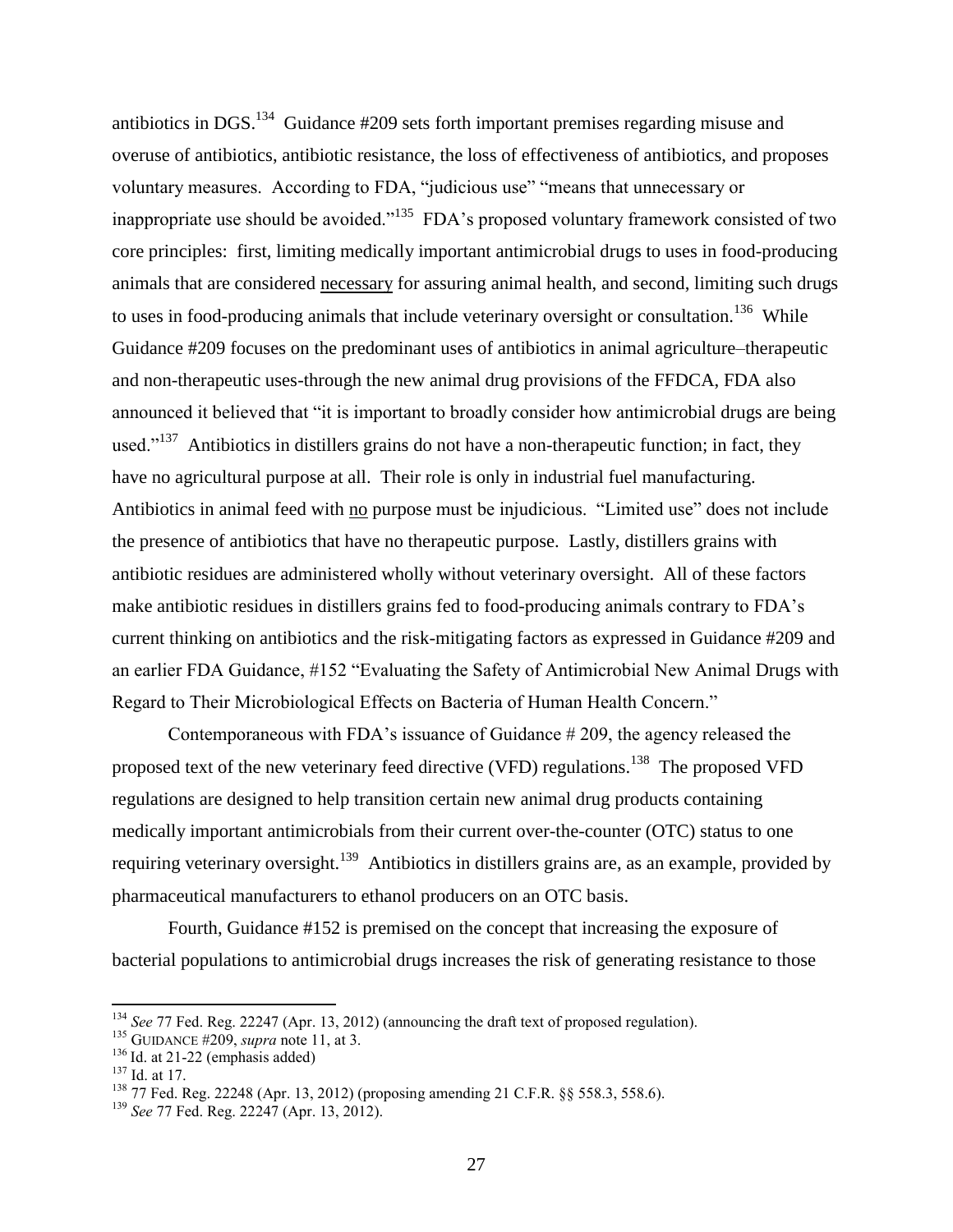antimicrobial drugs. Risk mitigating factors that are considered include such limitations as restricting use of the drug to use by or on the order of a veterinarian.<sup>140</sup>

Lastly, for comparison purposes, FDA has stated in policy documents that if antibiotics are present in a distiller byproduct that is burned as a fuel or disposed of in a another nonfood/non-feed manner, they would be considered pesticides and regulated by the U.S. Environmental Protection Agency under the Federal Insecticide, Fungicide, and Rodenticide Act. $^{141}$ 

To date, FDA has not adhered to its duty under the FFDCA to deem distillers grains with antibiotic residues "adulterated", nor has it used its authority to promulgate regulations prohibiting antibiotics in ethanol production where the byproducts are fed to food-producing animals. FDA's actions to date are arbitrary and capricious, and unlawful.

# <span id="page-30-0"></span>**II. ALTERNATIVELY, ANTIBIOTICS IN DISTILLERS GRAINS PRODUCTION MUST BE REGULATED AS NEW ANIMAL DRUGS**

Antibiotics administered to food-producing animals are "drugs" and "new animal drugs" under the FFDCA, and if not prohibited, must be regulated under the FFDCA. Antibiotics in ethanol production and fed to food-producing animals are new animal drugs under the FFDCA. In relevant part, a "new animal drug" means "any drug<sup>142</sup> intended<sup>143</sup> for use for animals other

http://www.fda.gov/downloads/AnimalVeterinary/GuidanceComplianceEnforcement/GuidanceforIndustry/UCM052 519.pdf; and GUIDANCE #209, *supra* note 11, at 18.

(A) articles recognized in the official United States Pharmacopœia, official Homœopathic Pharmacopœia of the United States, or official National Formulary, or any supplement to any of them; and (B) articles intended for use in the diagnosis, cure, mitigation, treatment, or prevention of disease in man or other animals; and (C) articles (other than food) intended to affect the structure or any function of the body of man or other animals; and (D) articles intended for use as a component of any article specified in clause (A), (B), or (C). A food or dietary supplement for which a claim, subject to sections  $343(r)(1)(B)$  and  $343(r)(3)$  of this title or sections  $343(r)(1)(B)$ and  $343(r)(5)(D)$  of this title, is made in accordance with the requirements of section  $343(r)$  of this title is not a drug solely because the label or the labeling contains such a claim. A food, dietary ingredient, or dietary supplement for which a truthful and not misleading statement is made in accordance with section  $343(r)(6)$  of this title is not a drug under clause (C) solely because the label or the labeling contains such a statement.

 $\overline{\phantom{a}}$  $^{140}$  Ctr. for Veterinary Med., FDA, Guidance for Industry #152: Evaluating the Safety of ANTIMICROBIAL NEW ANIMAL DRUGS WITH REGARD TO THEIR MICROBIOLOGICAL EFFECTS ON BACTERIA OF HUMAN HEALTH CONCERN (2003) *available at*

<sup>&</sup>lt;sup>141</sup> BUGS IN THE SYSTEM, *supra* note 23, at Fig. 4 (citing CTR. FOR VETERINARY MED., FDA, ANNUAL REPORT FISCAL YEAR 2008 58 (2008), *available at*

http://www.fda.gov/downloads/AboutFDA/CentersOffices/OfficeofFoods/CVM/UCM186429.pdf).  $^{142}$ Under 21 U.S.C. § 321(g)(1), the term "drug" means:

*Id.* Antibiotics are included in this category.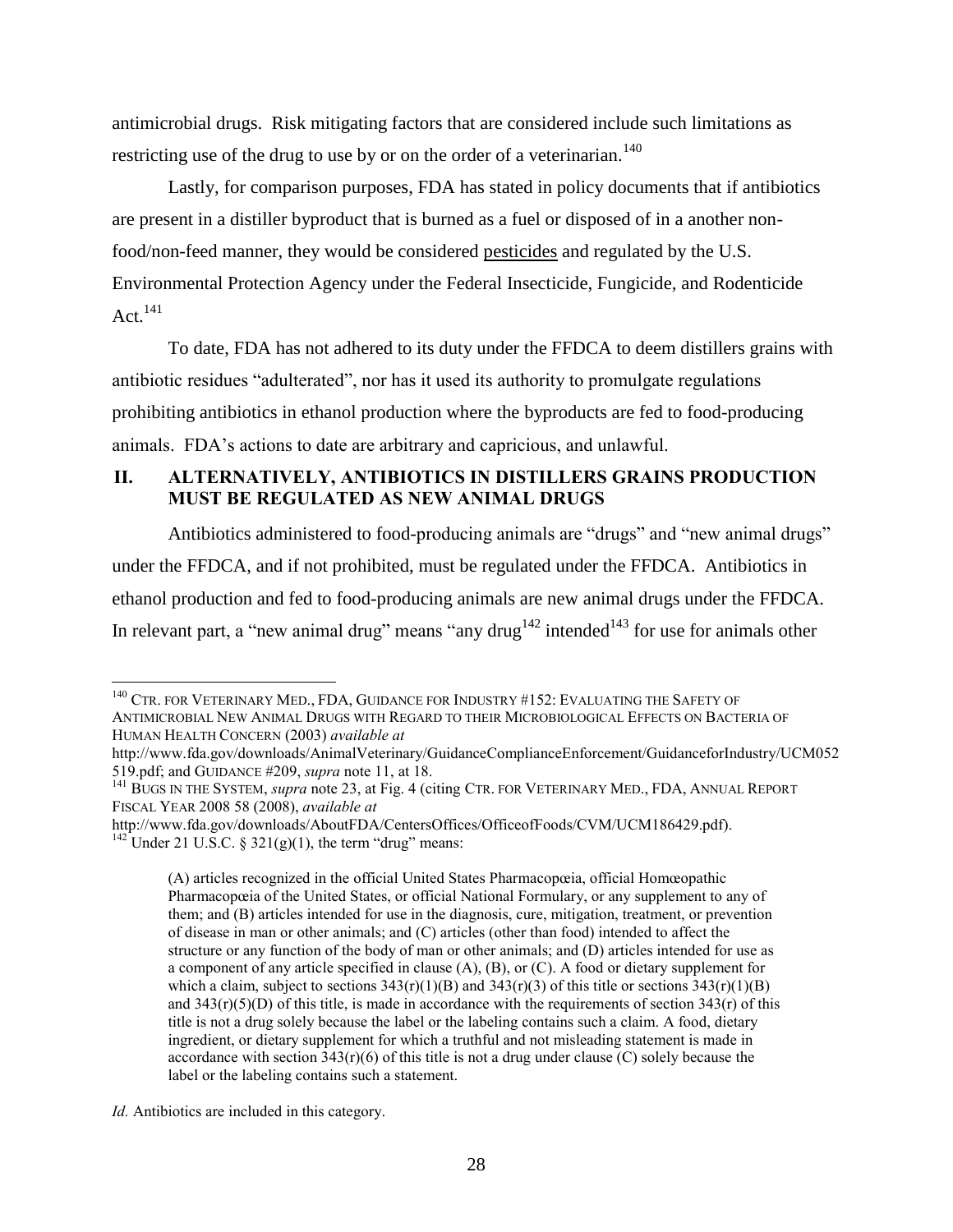than man, including any drug intended for use in animal feed..."<sup>144</sup> None of the exceptions to new animal drugs apply here. Under the FFDCA, "[a] new animal drug shall, with respect to any particular or intended use of such drug, be deemed unsafe" unless a specified exception is met.<sup>145</sup> Where a drug is "safe and effective for use under the conditions prescribed, recommended, or suggested in the labeling thereof…", or where a drug is "as a result of investigations to determine its safety and effectiveness for use under such conditions, has become so recognized but which has not, otherwise than in such investigations, been used to a material extent or for a material time under such conditions."<sup>146</sup> First, there are no approved uses of medically important antibiotics in distillers grains under the FFDCA or FDA regulations. Second, none of the statutory exceptions apply to antibiotics in distillers grains, thus feeding distillers grains with antibiotics to food-producing animals is contrary to the FFDCA. Under 21 U.S.C.  $\S 321(v)(1)$ , distillers grains as animal feed with antibiotic residue are not generally recognized as safe, nor are there proscribed or recommended or suggested conditions for their use. Under 21 U.S.C. §  $321(v)(2)$ , any investigations performed to date do not allow a conclusion that antibiotic residue in distillers grains fed to food-producing animals is safe and effective for use.<sup>147</sup>

Antibiotics in distillers grains should alternatively be regulated as new animal drugs because these drugs are medically important to humans and animals, and FDA must exert greater surveillance over antibiotic use. The new animal drug application process offers protections that control the conditions of use of antibiotics and would prevent against overuse. The antibiotics most frequently used in ethanol production, and which are also identified as residues in distillers grains, are all listed as new animal drugs in FDA's public list of approved animal drugs.<sup>148</sup>

l

<sup>&</sup>lt;sup>143</sup> With respect to the intent requirement, the FFDCA defines what "knowingly" or "knew" means that a person with respect to information: "(1) has actual knowledge of the information, or (2) acts in deliberate ignorance or reckless disregard of the truth or falsity of the information." 33 U.S.C. § 321(bb). A person has requisite intent when they act knowingly. It is public knowledge that antibiotics are used in ethanol manufacturing and the byproducts—certainly pharmaceutical and ethanol manufacturers are well aware of antibiotic use in ethanol production for years. *See, e.g.*, public reports such as Hope Deutscher, *Report: Ethanol industry moving away from antibiotic use*, ETHANOL PRODUCER MAGAZINE, Jul. 8, 2009, *available at* 

http://www.ethanolproducer.com/articles/5855/report-ethanol-industry-moving-away-from-antibiotic-use; *see also*  FUELING RESISTANCE, *supra* note 5, and BUGS IN THE SYSTEM, *supra* note 23.

 $144$  21 U.S.C. § 321(v).

 $145$  21 U.S.C. § 360b(a)(1).

 $146$  21 U.S.C. § 321(v)(1) & (2).

<sup>&</sup>lt;sup>147</sup> See discussion *supra* note 45 regarding the Minnesota Study.

<sup>&</sup>lt;sup>148</sup> For example, virginiamycin, erythromycin, penicillin, tetracycline and tylosin are listed in various forms (with various application numbers) as active ingredients in FDA's Green Book. Generic Animal Drug and Patent Restoration Act (Nov. 16, 1988). FDA's list is referred to as the "Green Book", is to be updated monthly, and is available to the public online: FDA, Animal & Veterinary – Green Book On-Line (Jan. 2013),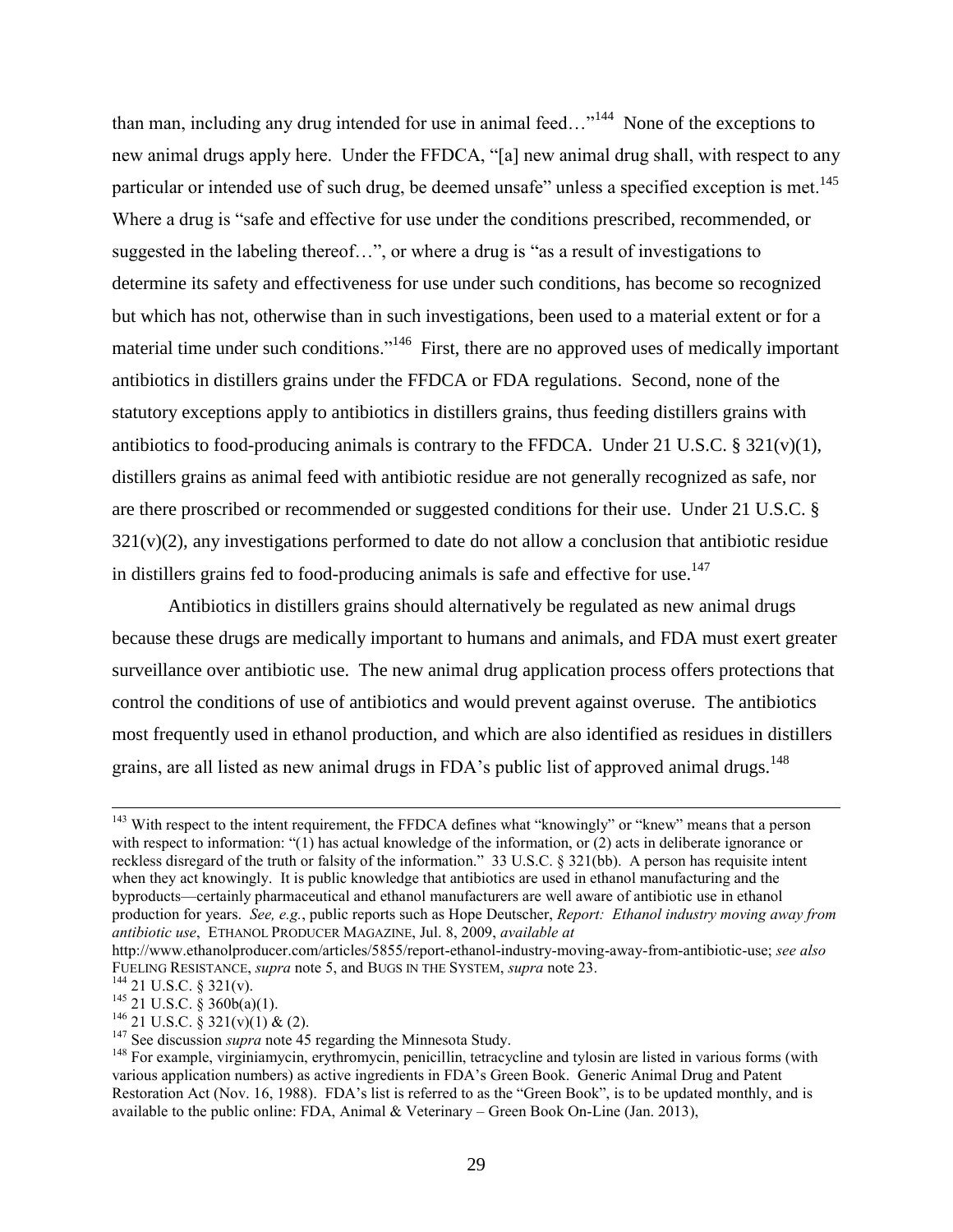Increased resistance to these medically important drugs should be regulated by the most stringent methods possible, namely by prohibiting their use, but at a minimum by including veterinary professional oversight. In the case of distillers grains with antibiotic residue, the feed is being distributed entirely without veterinary oversight.

The new animal drug application is one the most important FFDCA measures to protect the public from unsafe products by requiring strict compliance with federally-regulated premarket clearance protocols. Antibiotic residues in DGS are not exempt from this process. Antibiotics used in ethanol production, and which leave drug residues that are in turn fed to food-producing animals, are "new animal drugs" within the meaning of the FFDCA and thus, FDA should alternatively promulgate regulations requiring drug sponsors to adhere to the new animal drug application procedures.

#### **CONCLUSION**

<span id="page-32-0"></span>Americans are already suffering from the effects of antibiotic resistance. The overuse of antibiotics and overexposure of bacteria to antibiotics are significant drivers of the resistance problem. Eliminating unnecessary antibiotics voluntarily added to ethanol production when alternatives are readily available is both feasible, as well as a necessary preventative step to help ensure the health of all Americans. Because FDA's current stance on DGS is that they are not prohibited, they do not require a new animal drug application or a food additive petition, nor are they GRAS, FDA must conclude that FFDCA is being violated. For the aforementioned reasons, petitioners respectfully request FDA immediately promulgate regulations to prohibit and enjoin the use of antibiotics in ethanol production where the byproduct of the process, distillers grains with solubles, is sold as animal feed for food-producing animals. Alternatively, if FDA determines that it legally cannot prohibit such use, that it promulgate regulations to oversee antibiotics in DGS production as new animal drugs.

In accordance with FDA regulation 21 C.F.R. Part 10.30(e)(2), FDA must respond to the Petition within 180 days or risk arbitrarily and capriciously violating the regulation.

 $\overline{\phantom{a}}$ 

http://www.fda.gov/AnimalVeterinary/Products/ApprovedAnimalDrugProducts/UCM042847 (last visited Mar. 12, 2013). *See* 21 C.F.R. §§ 558.635 (virginiamycin), 558.625 (tylosin), 558.460 (penicillin) and 558.248 (erythromycin thiocyanate).